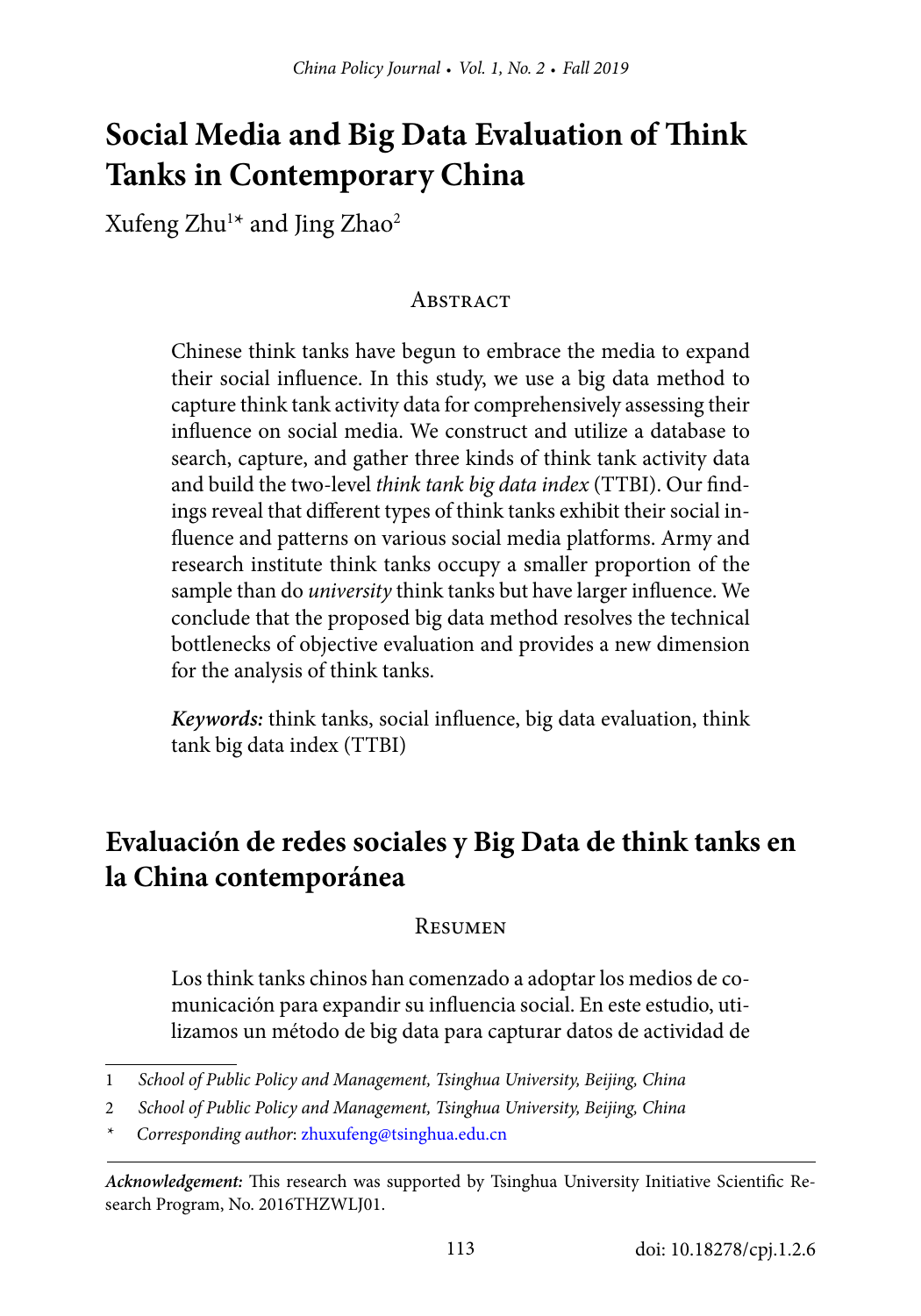#### *China Policy Journal*

think tank para evaluar exhaustivamente su influencia en las redes sociales. Construimos y utilizamos una base de datos para buscar, capturar y recopilar tres tipos de datos de actividad de think tank y construir el índice de big data de dos niveles de think tank (TTBI). Nuestros hallazgos revelan que los diferentes tipos de think tanks exhiben su influencia y patrones sociales en varias plataformas de redes sociales. Los think tanks del ejército y los institutos de investigación ocupan una proporción menor de la muestra que los think tanks universitarios, pero tienen una mayor influencia. Concluimos que el método propuesto de big data resuelve los cuellos de botella técnicos de la evaluación objetiva y proporciona una nueva dimensión para el análisis de los think tanks.

*Palabras Clave:* think tanks, influencia social, evaluación de big data, índice de big data de think tank (TTBI)

## 当代中国社交媒体与智库大数据评价

#### 摘要

中国智库已经开始利用媒体来扩大其社会影响力。本研究 中,我们采用大数据方法来获取智库活动数据,从而全面评 估其在社交媒体上的影响力。我们建构数据库,通过检索、 抓取和收集等方式获取了三类智库活动数据,并建构了"智 库大数据指数"(TTBI)。我们的发现表明,不同类型的智库 在不同社交媒体平台上都积极展现其社会影响力,呈现出各 自模式。相比高校智库,军队和研究院所智库在样本中所占 的比例较小,但其影响力更大。结果表明,本文提出的大数 据方法解决了智库客观评价的技术瓶颈问题,为智库分析提 供了一个新的维度。

关键词: 智库, 社会影响, 大数据评估, 智库大数 据指数(TTBI)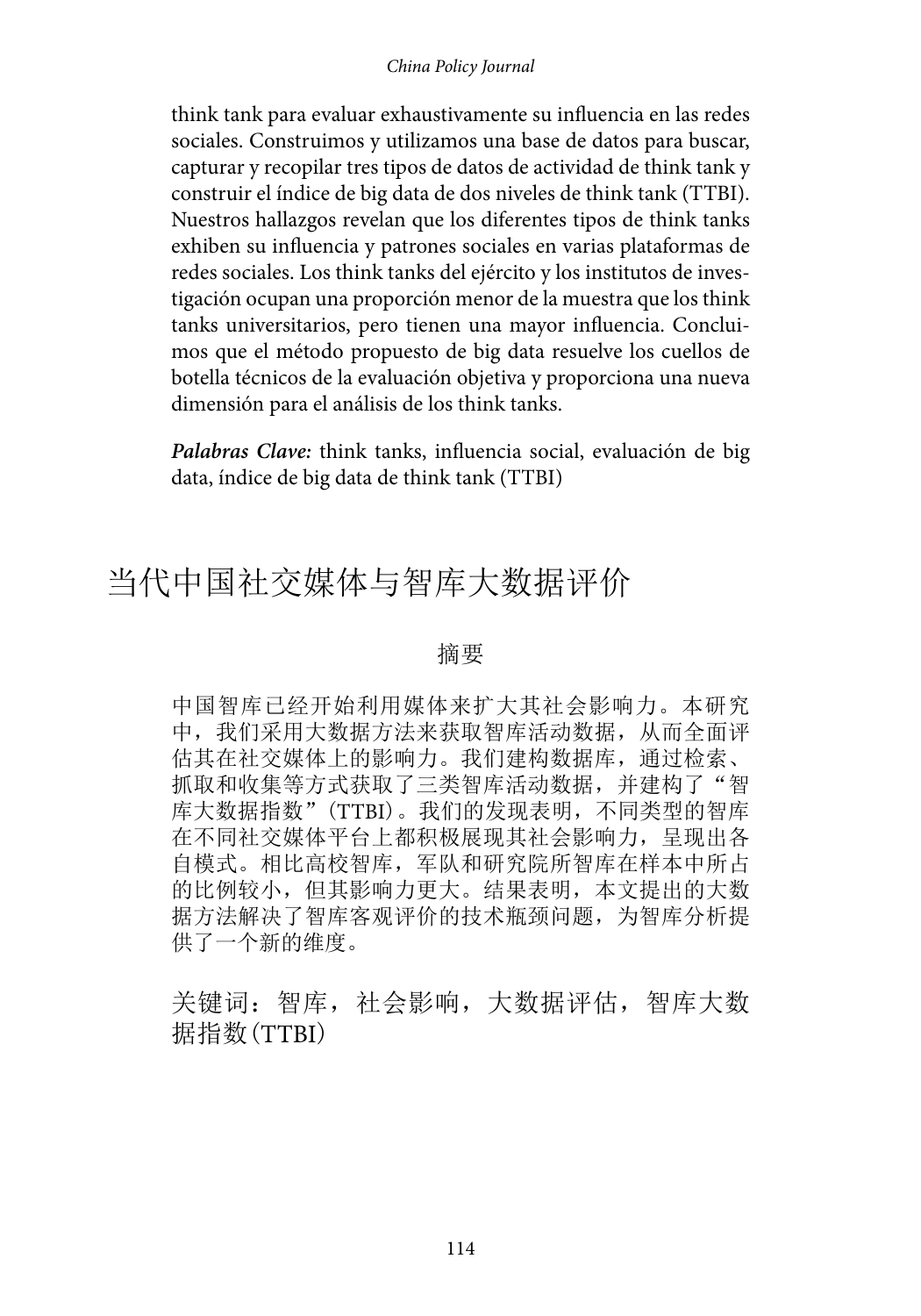## **1. Introduction**

Unlike the number of think<br>tanks outside China (McGann<br>2015), that in the country has<br>grown explosively in the last five years tanks outside China (McGann 2015), that in the country has grown explosively in the last five years (Li 2017; Menegazzi 2017). Chinese think tanks are prospering due to the Chinese government's need for intellectual support for scientific policymaking (Xue, Zhu, and Han 2018, 49– 71) and democratization requirements. Despite the rise of Chinese think tanks, many critics still deride them, expressing statements such as "tanks without thinkers" and "plenty of tanks but little thinking" (Wang and Qu 2016). However, these criticisms are usually formed on the basis of observations and lack objective evidence. Thus, scientifically and accurately evaluating Chinese think tanks is a key practical and methodological issue for think tank research at present.

The Chinese government has initiated a national campaign to booster think tank development in the new administration led by President Xi Jinping. In November 2012, the 18<sup>th</sup> National Party Congress report called for "the improvement of decision-making mechanisms and procedures, thus assigning an enhanced role for think tanks." In December 2012, Xi Jinping stated that China should establish high-quality think tanks engaged in forward-looking research and policy consultation at the Chinese Communist Party (CCP) Central Economic

Work Conference. In April 2013, Xi Jinping presented important guidelines for building "New-type think tanks with Chinese characteristics" (NTTTCC). NTTTCC has two elements. The first element is "new-type," which means that Chinese leadership is eager to build think tanks that are different from traditional and ministry-affiliated ones in China; the other is "with Chinese characteristics," which indicates that the developmental patterns of Chinese think tanks should not be copied from their Western counterparts and that one of the objectives is to "tell Chinese stories and spread Chinese voices" through public diplomacy (Xue, Zhu, and Han 2018). Several scholars supposed that the establishment of a national strategic priority and think tanks with Chinese characteristics requires the development of a think tank industry functioning in line with the government (Li 2017; Menegazzi 2017).

Think tanks in China have proliferated in the past five years, and some observers call the phenomenon "think tank fever" (Lin 2016). The prosperity of Chinese think tanks has been driven by heavy promotion and endorsement from the government (Li 2017) and actuated by considerable official recognition of their value due to the increasingly complex domestic and international development problems that stem from the fragmented decision-making system (Xue, Zhu, and Han 2018, 49–71). Governments, universities, and enterprises have actively joined the wave of establishing think tanks, and many such organizations have been created.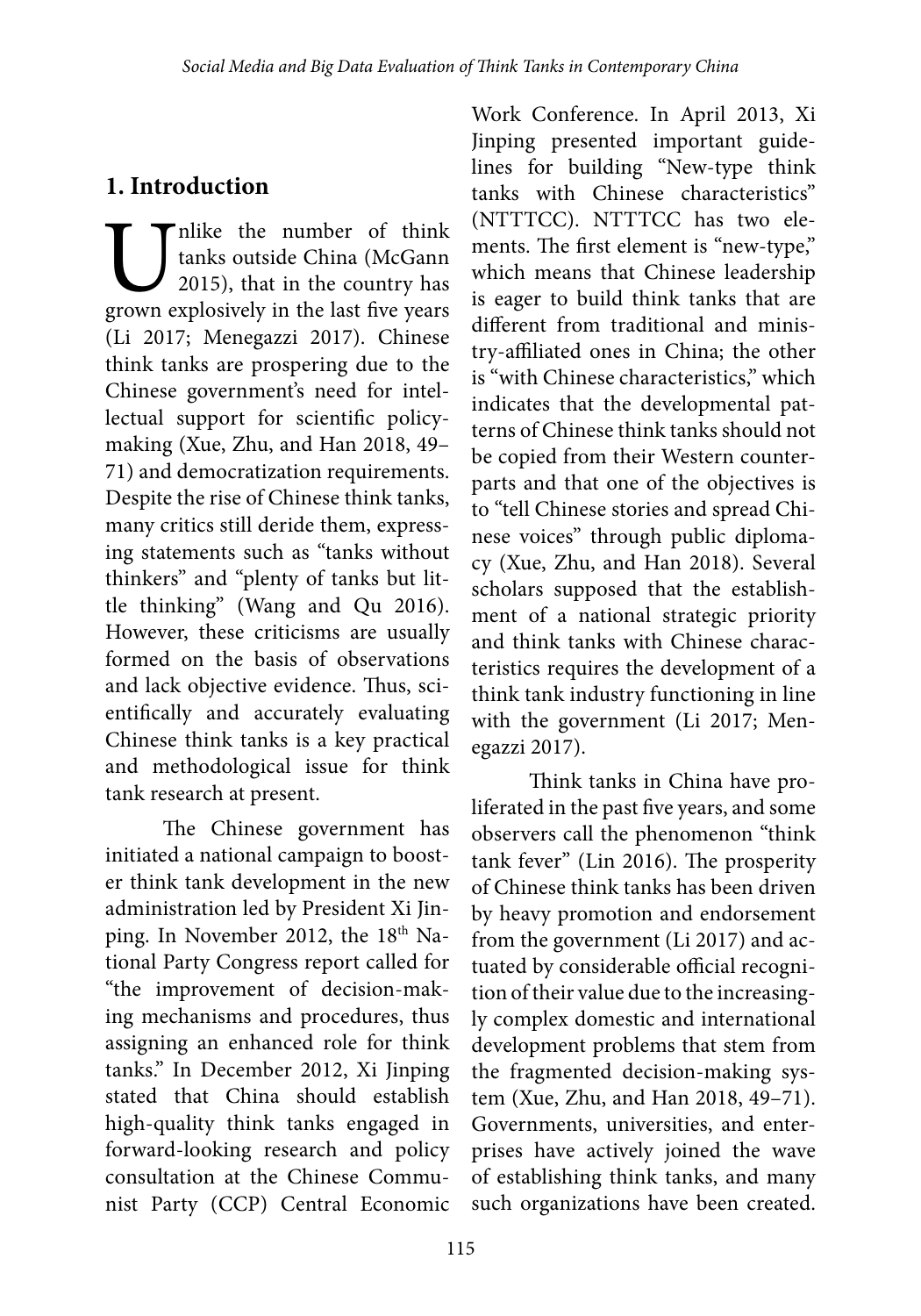#### *China Policy Journal*

The energetic actions and behaviors of Chinese think tanks have attracted significant attention from the public and media, thereby accelerating the expansion of their social influence. In only a few years, the number of Chinese think tanks became the second largest in the world.3 However, China's think tank fever is also labeled a "great leap forward" for wasting resources (Huang 2015).

The rise of social media platforms should not be neglected in the analysis of the growth of think tanks in China, although the decline of the government's monopoly on information, the growth of state and nonstate actors, and the need for timely and concise information analysis have driven the growth of Chinese think tanks. Such organizations used different social media platforms to spread their ideas and attempt to influence decisions and public policies. Social media platforms, such as *Weibo* (by Sina) and *WeChat* (by Tencent), allow users to publicize and spread scholarly articles. A *Weibo* personal account and a *WeChat* official account show popular articles to followers, offer opportunities for think tanks to establish a self-publication platform, and increase their influence. Therefore, adapting to changes in mobile Internet usage and social media, capturing news and public opinions, and providing the government with considerable scientific and dynamic advice have become new challenges for China's think tanks.

Chinese think tanks actively

explore multiple channels to expand their influence in this era. The political ecology of the modern state has dramatically changed in correspondence with the sudden boom of social media. Think tanks embrace advancements in media and communication to expand their influence channels (McNutt and Marchildon 2009, 219–36; McGann 2015; Rich and Weaver 2000, 81–103). China's think tanks are no exceptions and are even highly connected with social media due to the development of *WeChat* and *Weibo*. Therefore, this study asks the following questions about emerging think tank trends. What features are characteristic of the behavior of China's think tanks at the time of this so-called thank tank fever in the social media era, and do different think tanks follow varying patterns of behavior?

In this study, we document the activities of think tanks, evaluate their social influence, and determine relevant characteristics and patterns. We attempt to obtain several distinct features of the activities undertaken by China's think tanks on these social media platforms and compare the heterogeneity of the behavioral patterns of these organizations. A new method for capturing data on the activities of think tanks and for evaluating their influence is necessary. Thus, we use data mining and other big data analysis techniques with social big data resources to capture the activities of think tanks on social media platforms and comprehen-

<sup>3</sup> For example, the 2008 Global Think Tank Report indicated that the total number of global think tanks was 5,465, while China only had 74 think tanks. However, in the 2017 Global Think Tank Report, the total number of global think tanks was 6,846,435 of which were in China.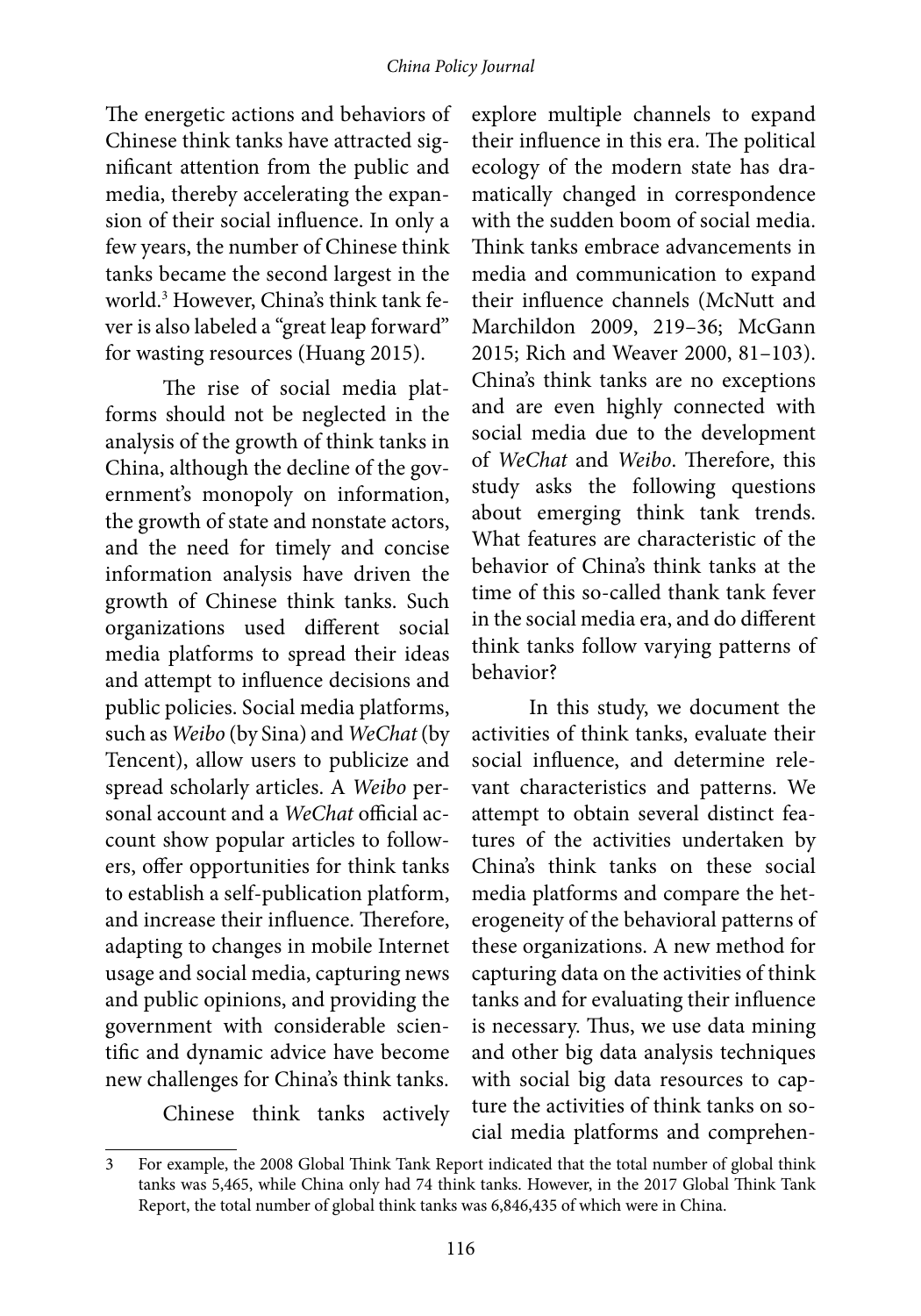sively evaluate their influence.

## **2. Think Tanks and Their Social Influence**

Think tanks have become import-<br>ant and active policy actors in<br>contemporary China (Tanner<br>2002, 559–74: Zhu 2013). They serve ant and active policy actors in contemporary China (Tanner 2002, 559–74; Zhu 2013). They serve as important windows to a changing China by scholars who are interested in the Chinese policymaking system (Zhu 2011, 668–86). However, the concept of think tanks varies between China and western countries (Menegazzi 2017; Zhu and Xue 2007, 452–64). In western nations, scholars have emphasized independence from government, political parties, and interest groups and nonprofitability as the defining criteria of think tanks (Rich 2005; Stone 1996). These groups are often portrayed as civil society organizations and count as major contributors to the strengthening of a country's democratic development in traditional literature. However, no such purely independent organizations exist in the regime dominated by one party of contemporary China, and the "civil society" can have different connotations under the Chinese context. Consequently, scholars have had to construct unique theoretical explanations regarding think tanks that are suitable for a Chinese-type political system rather than for a free intellectual market (Zhu 2009, 333–57).

Zhu and Xue (2007) defined Chinese think tanks as stable, autonomous organizations that investigate policy issues to influence the policymaking process. They adopt the basic feature of the conventional western scholars' definition, which states that think tanks should serve as external brains that are independent of the government. They use the criterion of autonomy to define the boundary of independence because several scholars believe that the main problem of Chinese think tanks is the lack of independence from the CPC and the government. Think tanks in China perform a wide range of functions and have been established as information gathering businesses, government consultants, academic research organizations, and policy advisors; they are neither wholly independent nor completely bounded by government's restrictions or control (Menegazzi 2017).

The influence of think tanks has been a debatable topic. Given that think tanks were introduced in China in the 1990s, the issue of think tank influence has attracted the interest of many scholars interested in policymaking, the dynamics of state–society relations, and the CPC's control over its ideological domains (Abb 2015, 531–53; Glaser and Saunders 2002, 597–616; Zhu 2009, 333–57, 2011, 668–86). Scholars have found that Chinese think tanks in different systems and policy fields have played increasingly important roles in the decision-making system (Glaser and Saunders 2002, 597–616; Zhu 2011, 668–86). An initial comprehensive analysis of the decisive factors for think tank influence was conducted by Zhu Xufeng. He conducted a nationwide survey of 301 of China's think tanks and found that expert knowledge, governmental linkage, and personal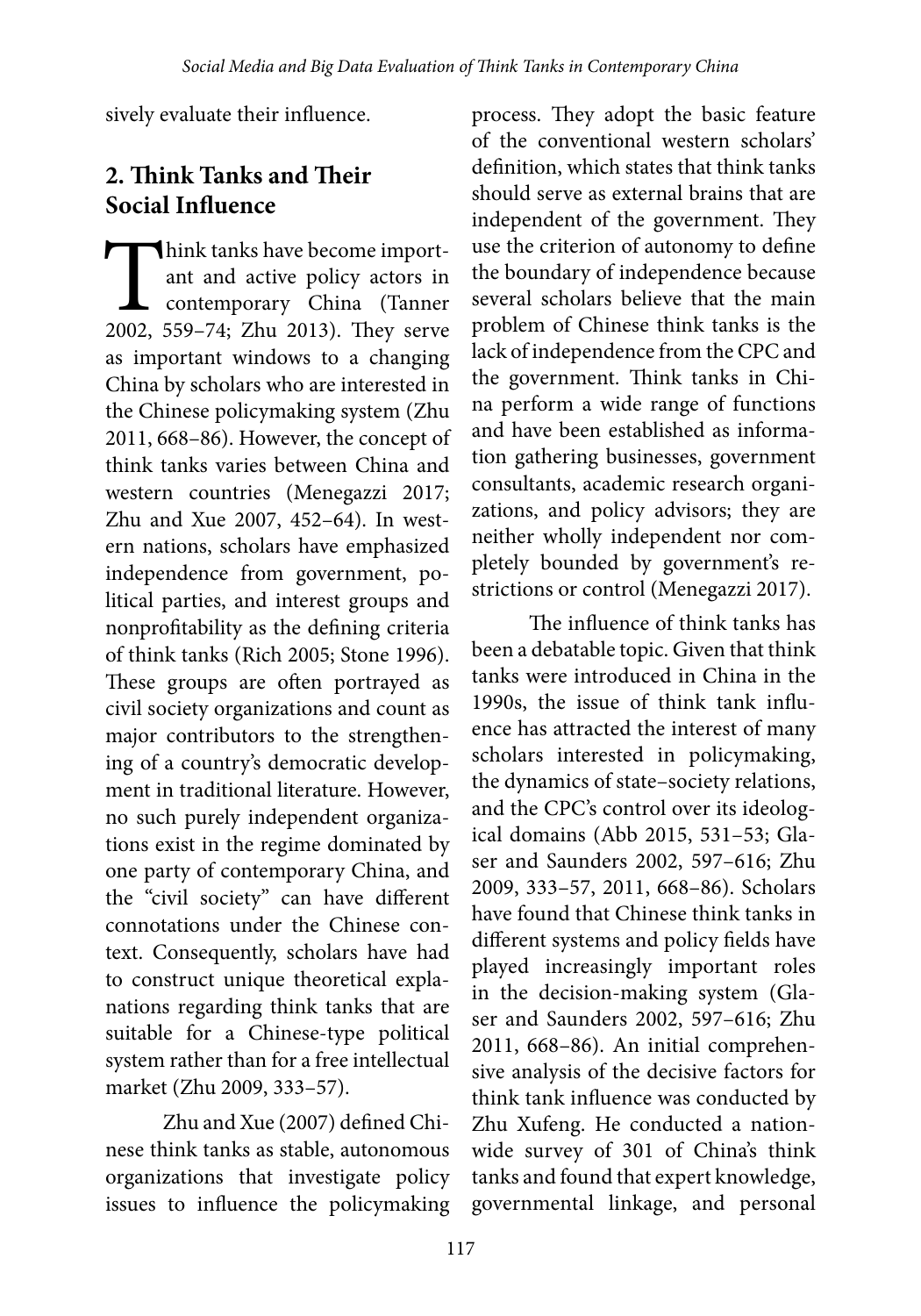ties are the factors that determine think tanks' influence in the Chinese policymaking process (Zhu 2009, 333–57). Expert knowledge is a basic resource for think tanks. Think tanks must use their expertise to create an impression on decision makers and other actors in the policymaking system and thus build influence. Think tank experts also need to advocate their policy ideas in academic publications, mass media, or even Internet blogs to influence policies indirectly because these activities help analysts build their public reputation and provide them with supplementary income.

In previous studies, think tanks in pursuit of influence must exploit multiple channels and marketing strategies (Abelson 2002). Most scholars tend to limit the function of think tanks to decision-making consulting services and influencing decision making. However, think tanks have additional functions; for example, they fulfill three roles, namely, exobrain for the Chinese government, representatives of marginal interests, and social supervisors (Zhu and Xue 2007, 452–64). Zhu (2009) classified all influential behaviors of think tanks into three levels, namely, "decision-maker influence," "social elite influence," and "public influence." Think tanks that dare to debate publicly, monitor government behavior, and criticize policy will attract policymakers' attention. They can also set a good justice image to gain general public support and attention. Thus, social or public influence, which is often omitted, is another important angle for think tank evaluation.

In terms of motivation in the pursuit of influence, no essential difference is found between Chinese and western thinkers. However, from the perspective of behavior, the difference lies in the varying policy processes and institutional arrangements. Chinese think tanks were not always able to expand freely their influence through mass media, given the strong restrictions by the government (Bonnin and Chevrier 1991, 569–93; Eddy 2003, 100–21; Goldman 1981, 1996, 35–52; Gu 1999, 389–431). Think tanks relied on administrative linkages and personal ties with decision makers to influence policy (Zhu 2009, 333–57). With media marketization, Chinese experts have had a chance to express their idea in mass media recently (Stockmann 2013; Tanner 2002, 559–74), and wide-ranging policy communities have gradually emerged. Moreover, China's openness on the Internet and social media have enabled think tanks to find convenient, fast, low-cost channels to obtain attention; a growing number of think tanks is beginning to embrace social media channels to release their ideas for expanding their social influence.

## **3. Methods of Evaluating Think Tank Social Influence**

### *3.1 Comparison of Think Tank Evaluation Methods*

Evaluation methods for think tanks have changed in three trends, from being small sample-based to big sample-based, from being subjective to objective, and from using small data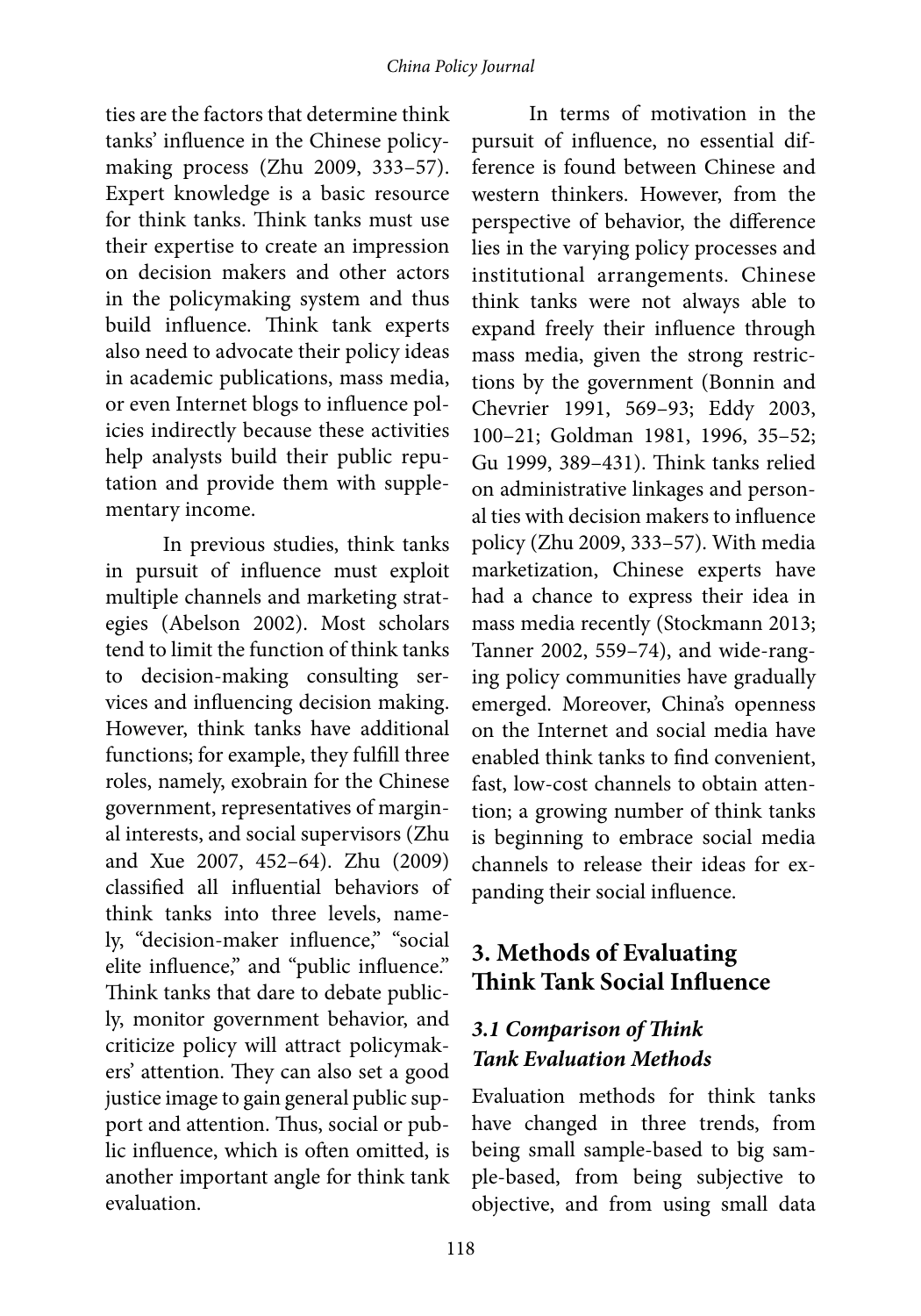to big data. These changes have led to the formation of four major evaluation methodologies for think tanks, namely, interview, subjective questionnaire, objective questionnaire, and data search evaluations (Table 1). Interview evaluation is a representative method for small sample-based evaluation and assesses and ranks think tanks on the basis of individual experts' personal feedback. Subjective questionnaire evaluation obtains evaluations of a massive number of think tanks from individuals by designing subjective questions. This method is based on big samples and

more advanced than interview evaluation. Objective evaluation, which is big sample-based, collects information about think tanks by listing a number of quantitative questions, such as their budgets, personnel, and a number of achievements. Data search evaluation captures multidimensional information about think tanks through the Internet. Two types of information exist in practice. One type involves obtaining the publication and quotation data of a think tank and its affiliated experts through literature retrieval technology; the other type requires collecting the

|  |  |  |  |  |  | Table 1: Various Dimensions and Types for Think Tank Evolution |
|--|--|--|--|--|--|----------------------------------------------------------------|
|--|--|--|--|--|--|----------------------------------------------------------------|

|                                       | Interview    | Subject<br>questionnaires | Object<br>questionnaires | Data<br>search |
|---------------------------------------|--------------|---------------------------|--------------------------|----------------|
| Small sample $\rightarrow$ Big sample | Small sample | Big sample                | Big sample               | Big sample     |
| Subjective→Objective                  | Subjective   | Subjective                | Objective                | Objective      |
| Small data→Big data                   | Small data   | Small data                | Small data               | Big data       |

cyberspace behavioral data of a think tank by Internet search and big data technology.

In 2008, James McGann published the *Global Go to Think Tank Index Report*, and the think tank rankings became a good way to evaluate think tanks and nourish them for influence expansion. The global ranking of think tanks pushes the Chinese government to begin to pay attention to the influence of these organizations. It exposes the shortcomings of Chinese think tanks and encourages scholars and practitioners to find ways to improve

their research capacity and broaden their influence (Table 2). For example, the 2008 Global Think Tank Report indicated that the total number of global think tanks was 5,465, of which only 74 belonged to China (McGann 2009). The 2009 Global Think Tank Report counted 425 Chinese think tanks and placed several Chinese think tank top rankings in different policy fields. According to these reports, China ranks the second in the world in terms of the total number of think tanks.

The evaluation of the influence of China's think tanks has rapidly devel-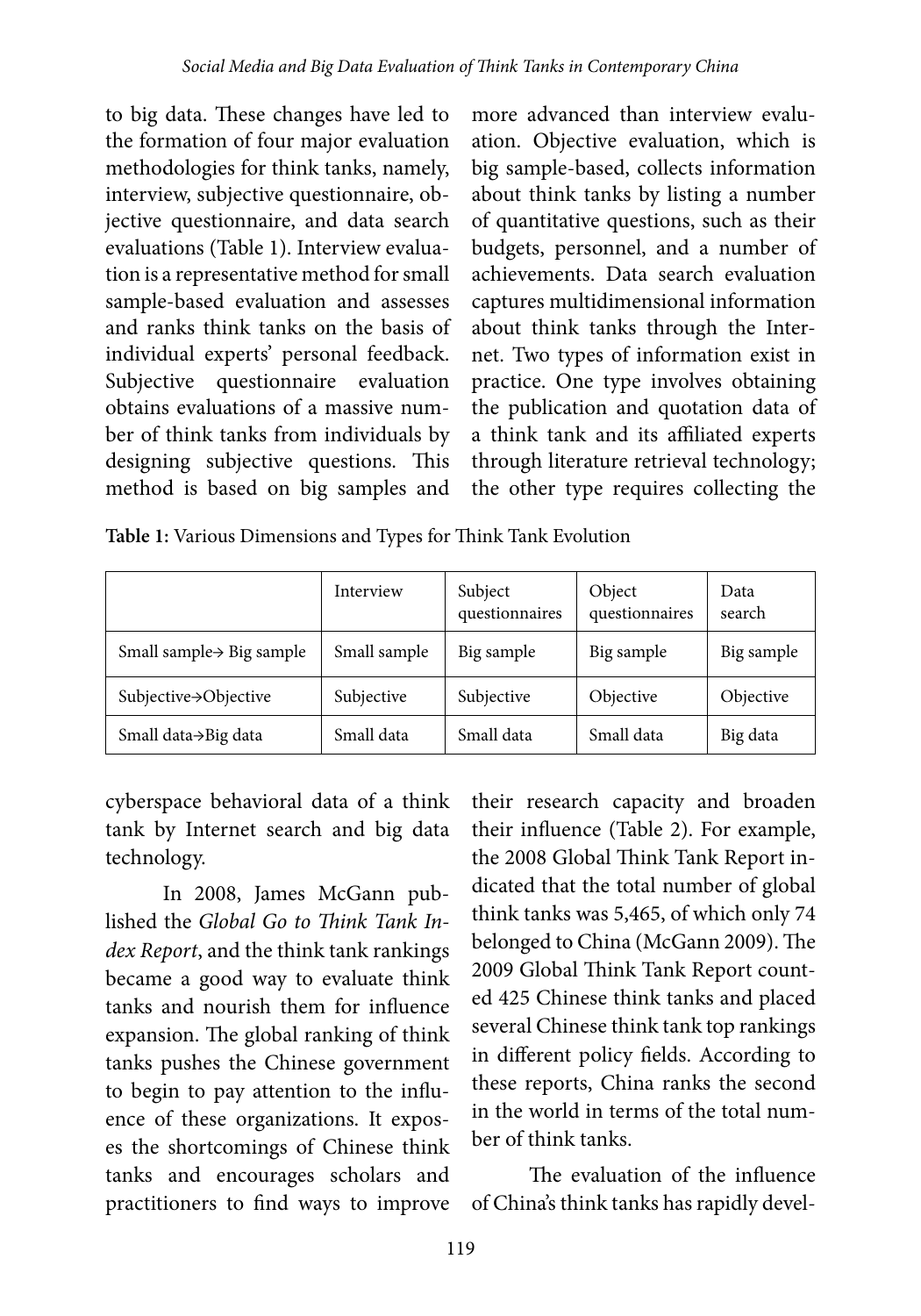#### *China Policy Journal*

oped in recent years. Several organizations have launched various index systems for the evaluation of think tanks and published relevant rankings. These evaluation reports enrich the existing body of knowledge on think tank activity and behavior from different perspectives and encourage competition and learning among the various think tanks in China.

The Shanghai Academy of Social Sciences released rankings for three consecutive years using expert scoring, questionnaire surveying, and field interviewing to evaluate the attractiveness, management capability, and influence of China's think tanks. They constructed six clusters of influence, which include policy impact, academic significance, media influence, public outreach, international reputation, and growth and market competitiveness. The Chinese Academy of Social Sciences introduced the first domestic international think tank evaluation report, the *Global Think Tank Report*, which could directly compete with the Global Think Tank Reports published by James McGann's group. The Academy of Social Sciences of Sichuan Province published think tank evaluation reports focused on the "think tanks' influence within Greater China," which includes Hong Kong, Macao, and Taiwan. The Zero Research Institute is an enterprise where think tanks launched a "Chinese Think Tank Influence Report." This report was based on objective data culled from the Internet rather than on the methodology of subjective evaluation used by the Shanghai Academy of Social Sciences and the University of Pennsylvania. Nanjing University and Guangming Daily highlighted the Internet influence of think tanks. They used the network retrieval method to obtain related data, constructed an index system, and released the *China Think Tank Index* (CTTI).

### *3.2 Big Data Method for Think Tank Social Influence*

Social media platforms, such as *WeChat*, *Weibo*, and *News Apps*, provide traces of the new activities of think tanks and experts (Khan, Yoon, and Park 2014, 60–78; Sullivan 2017, 218–28). However, capturing information on these platforms through traditional Internet search is difficult. Special methods must be used to capture, obtain, and analyze data on the activities of think tanks on social media. The big data method is a new influence evaluation method for think tanks in the so-called data revolution era (Chase 2013, 27). The big data method is capable of backtracking, extracting, and analyzing the digital footprint of think tank activities, thereby objectively evaluating all sample data. Big data influence evaluation is an unbiased, real-time, large sample-based method that allows overcoming the technical bottleneck and accurately assesses the influence of think tanks.

Think tank big data evaluation refers to the backtracking, tracking, extraction, and analysis of data from a large number of the disordered traces of think tanks and experts on social media to conduct an objective evaluation of the influence of think tanks. Big data evaluation is an objective, unbiased, real-time, and large sample-based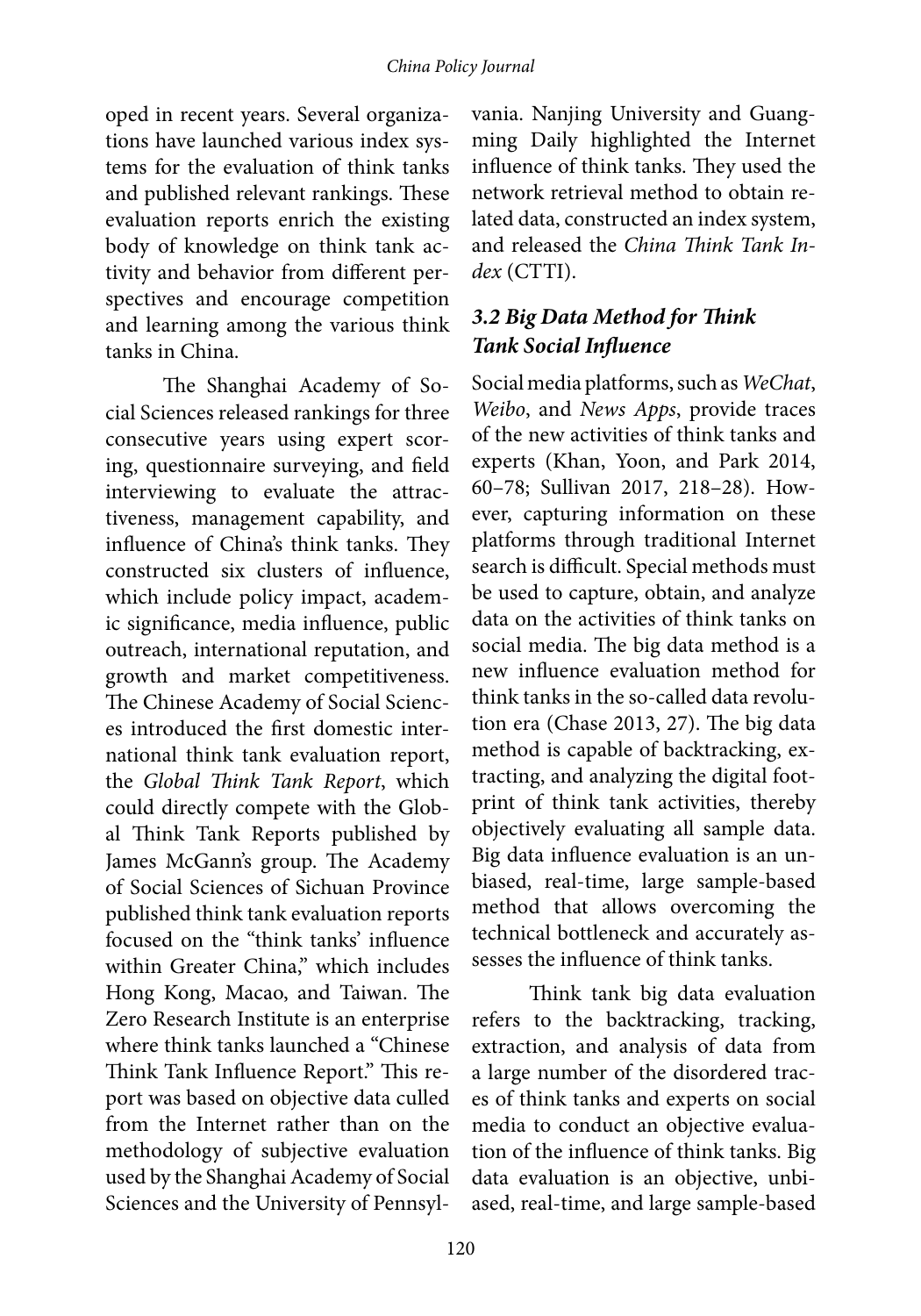| Think tank report and<br>indices                                                                                                                                        | <b>Indicators</b>                                                                                                                                                       | <b>Methods</b>                                                                                                                                                                                    |
|-------------------------------------------------------------------------------------------------------------------------------------------------------------------------|-------------------------------------------------------------------------------------------------------------------------------------------------------------------------|---------------------------------------------------------------------------------------------------------------------------------------------------------------------------------------------------|
| McGann-University of<br>Pennsylvania-The Global<br>Go to Think Tank Index<br>Report (2008-2017)                                                                         | · Think tank awareness,<br>performance, and impact<br>resource indicators,<br>utilization indicators,<br>output indicators, and<br>impact indicators                    | · Subjective questionnaire<br>-interview with experts,<br>reporters, and officers                                                                                                                 |
| The Chinese Academy of<br>Social Sciences-Global<br>Think Tank Report (2015-<br>2017)                                                                                   | · Think tanks performance<br>attractiveness, management<br>capability, and impact<br>power                                                                              | · Subjective questionnaire<br>- interview with experts<br>· Objective questionnaires<br>-mail, telephone, and<br>interview                                                                        |
| Shanghai Academy of<br>Social Sciences-Chinese<br>Think Tank Report-<br>Ranking of Influence and<br>Policy Recommendations<br>$(2013 - 2017)$                           | · Influence and capacity<br>academic influence,<br>decision-making<br>influence, media influence,<br>international influence, and<br>think tank development<br>capacity | · Subjective questionnaire<br>-experts, reporters, and<br>officers<br>· Interview-subjective<br>expert interviews and<br>consumers rating<br>· Data search-objective<br>data culled from the CNKI |
| The Zero Research<br>Institute-Chinese Think<br>Tank Influence Report<br>$(2015 - 2017)$                                                                                | · Influence<br>professional influence,<br>government influence,<br>social influence, and<br>international influence                                                     | · Data search-objective<br>data culled from the CNKI<br>· Subjective questionnaires<br>-experts, reporters, and<br>officers                                                                       |
| The Academy of Social<br>Sciences of Sichuan<br>Province-Think Tanks'<br>Influence within Great<br>China (including Hong<br>Kong, Macao, and Taiwan)<br>$(2015 - 2017)$ | · Influence<br>public opinion influence,<br>professional influence,<br>decision-making influence,<br>social influence, and<br>international influence                   | · Data search-objective<br>data culled from the CNKI<br>and ISI Web of Science<br>· Subjective questionnaires<br>-experts and institutes                                                          |
| Nanjing University-<br>Guangming Daily-CTTI<br>$(2016 - 2017)$                                                                                                          | · Internet influence<br>Resources, spread, and<br>communication                                                                                                         | · Data search-objective<br>data culled from the<br>Internet                                                                                                                                       |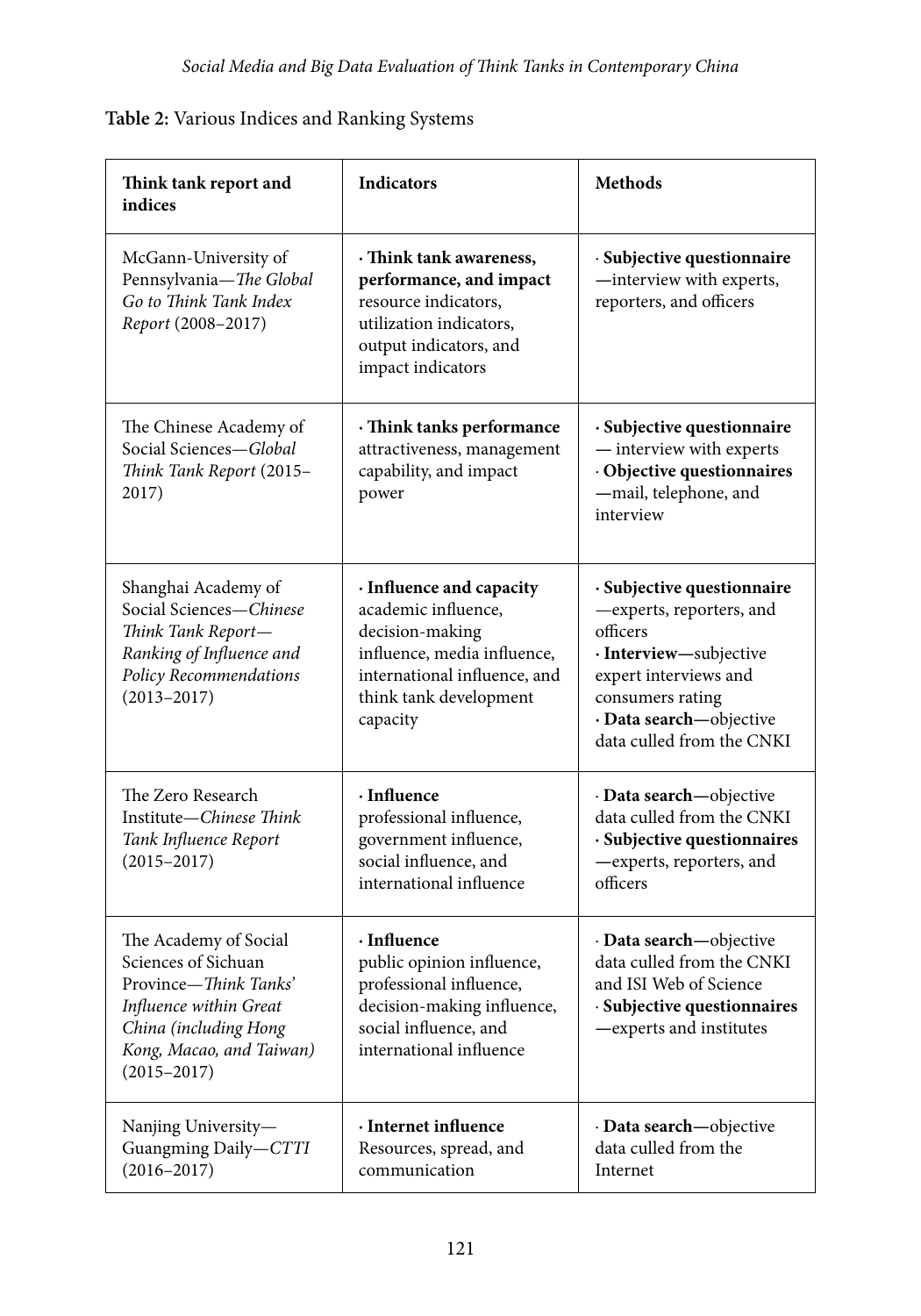method. Massive amounts of data can provide relatively objective and unbiased information, and constantly updated data sources can offer real-time, large-sample data resources. This preliminary exploration of think tank big data evaluation allows us to identify a means to conduct a comprehensive dynamic analysis of think tank behavior, achieve a frequent release of big data evaluation indices that are based on think tank products, encourage think tanks to provide high-quality reports, and contribute to the government's public decision making.

In this study, we used data mining and other big data analysis techniques with social big data resources to capture the activities of think tanks on social media platforms and comprehensively evaluated their influence. In the empirical study, we selected 510 think tank samples that belonged to the seven types of think tanks in China from worldwide think tank databases. We then attempted to find, capture, and gather three types of activity data, which included the think tanks' *WeChat* official accounts, their citations in *WeChat* public opinion, and their verified experts in *Weibo* from the basic database of over 110,000 *websites*, 18 million active *WeChat* official accounts, and 150 million active *Weibo* accounts*.* The entire data set covered the period of January 1, 2017, to June 30, 2017.

### **4. Big Data Evaluation Process and Data**

#### *4.1 Data and Database Description*

To explore the features of the activities that China's think tanks pursue on social media platforms and compare the heterogeneity of the behavioral patterns of these organizations, we used information from the worldwide think tank list to build a sublist for our studies, which selected 510 well-known think tanks that belonged to the seven major categories of think tanks in China. Most of these 510 think tanks are officially recognized and engage mainly in policy research, and the minority comprises semi-official or social organizations that play certain roles.

The 510 think tank samples were selected from the *Global Go to Think Tank Index* published by the University of Pennsylvania, the *Global Think Tank Evaluation Report* (2015) released by the Chinese Academy of Social Sciences, CTTI built by Nanjing University and Guangming Daily, and the *Chinese Think Tank Directory* (2016) edited by Xie Shuguang and Cai Jihui. Following the advice of the two general offices (see Footnote 2), we divided these 510 think tanks from China into seven major categories. Figure 1 depicts that 218 *university think tanks* (42.7%), 102 *enterprise and social think tanks* (20.0%), 101 *party and government agency think tanks* (19.8%), 46 *academy of social sciences think tanks* (9.0%), 36 *party or administration school think tanks* (7.1%), five *research institute think tanks* (0.4%), and two *army think tanks* were covered.

We decided on the list of research samples for the think tanks, used the basic big data platform, and searched, captured, and gathered three types of data on the think tanks' activi-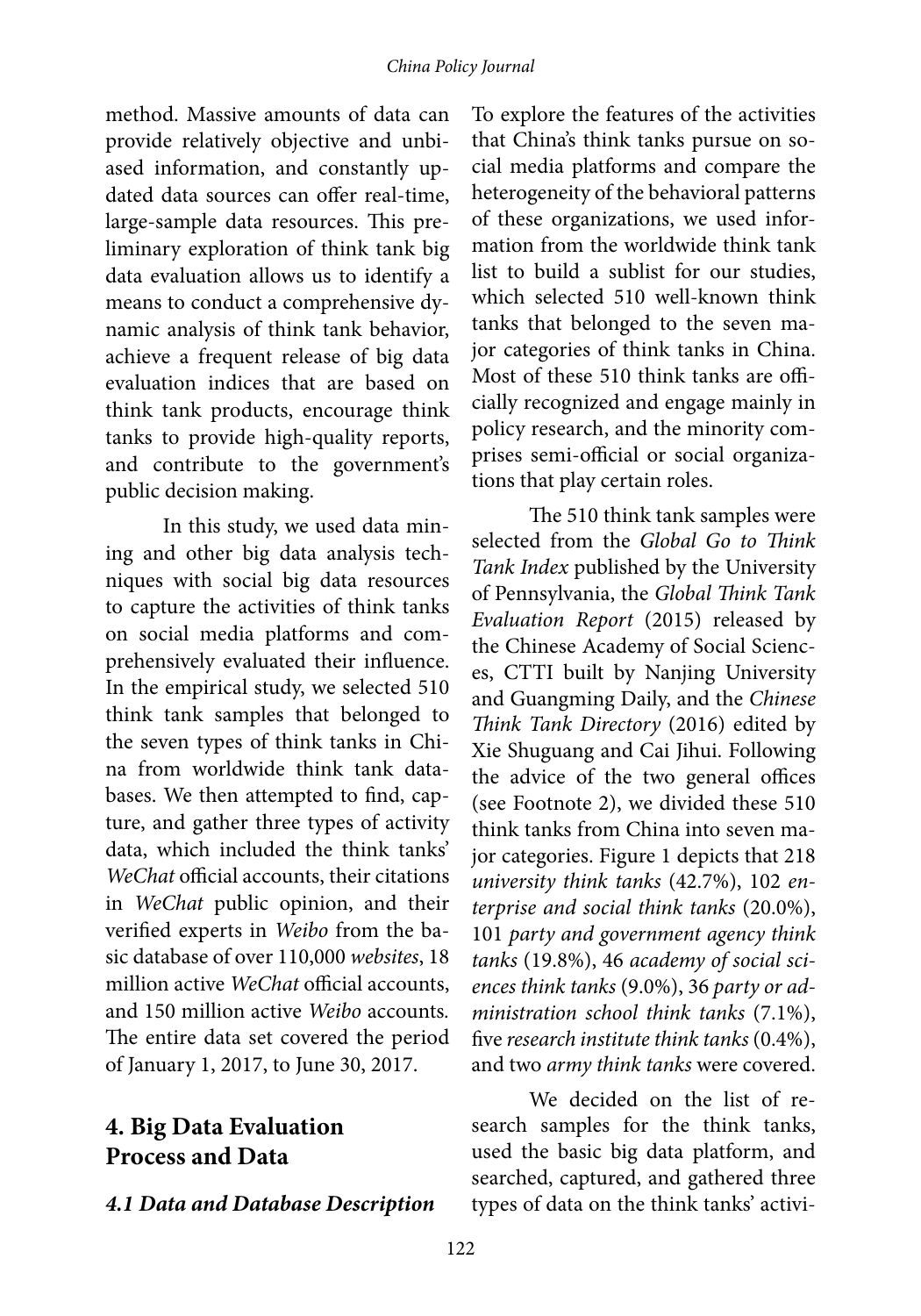

*Figure 1:* Types and Numbers of the 510 Chinese Think Tanks

ties, which included their *WeChat* official accounts, their citations in *WeChat* public opinion, and their verified experts in *Weibo*.

The big data platform is supported by 500 Alibaba cloud servers and is updated in real time. The platform contains 110,000 *websites*, 18 million active *WeChat* official accounts, 150 million active *Weibo* accounts, 6,155 *online forums*, and 930,000 *news apps*. The database records and stores a total of 300– 600 GB of data daily. Thus, the research team initially gathered data from these platforms and worked on exact matching and data selection.

#### *4.2 Data Collection*

Data collection was conducted through the following steps. First, we used the full names, abbreviations, and the common names used by the 510 think tanks as keywords (1,331 in total) to capture the think tanks' accounts, experts, and

citation articles from the basic database. Second, we gathered the activity data of these selected think tanks on *WeChat* and *Weibo* by applying data mining techniques to big data and extracted three types of activities. After manual cleaning (deletion of duplicate data and abnormal values), activity data were precisely matched with the 510 think tanks from China.

Table 3 illustrates that the think tanks' *WeChat* official account data included the articles released by the think tanks, the number of times they released articles, the number of views and likes these articles garnered, and the number of views and likes their headlines received. The citation of think tanks in *WeChat* public opinion encompassed all the aspects of article citations, which included the number of articles cited, the originality of the articles, the number of views and likes received by the articles, and the positions of these articles. The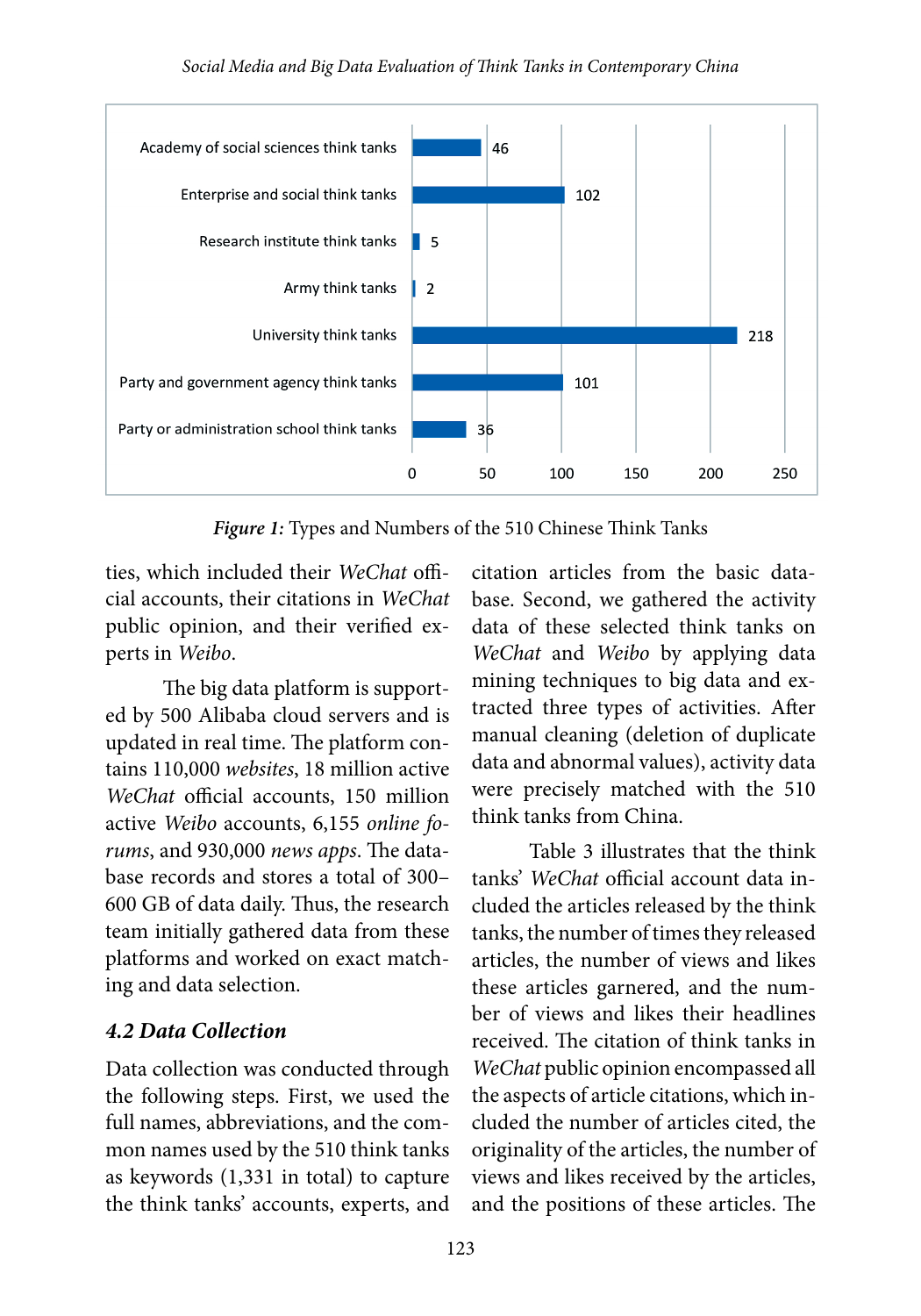verified experts the think tanks had in *Weibo* referred to all the relevant information regarding the experts' accounts. The information included history fans; *Weibo* posts; and the number of shares, likes, and comments received.

### **(1) Identification of Official Accounts on** *WeChat*

We identified 268 valid *WeChat* official accounts that belonged to 233 think tanks from the 18 million *WeChat* official accounts on record. We acquired all the information and articles relevant to the accounts and recovered over 32,806 released articles with 200,896,335 views and 1,759,791 "likes." We identified information about release times, headline views, headline "likes," the maximum duration of reading, maximum number of "likes," and first-published articles.

#### **(2) Collection of Data on** *WeChat***-Based Accounts of Think Tanks**

We gathered 0.54 million articles that cited the selected 510 think tanks from all the articles released by the 18 million accounts in the database and extracted fields from the data. These citation articles garnered 1,297,642,615 views and 11,553,499 "likes." We subsequently identified information about these citation articles, such as position, original articles, times read, and the number of "likes."

#### **(3) Identification of** *WeChat***-Based Think Tank Experts**

First, we extracted 35,798 real-name users from the 150 million *Weibo* accounts monitored in real time via fuzzy recognition. Similar to *Twitter*, *Weibo* has a verified status in its account in-

formation. Thus, we could match the verified status information of the *Weibo*  accounts with our 510 think tank keywords (1,331) to obtain the *Weibo* experts' accounts. Second, we accurately matched these with the 1,286 experts from the 212 think tanks on *Weibo* by artificial selection. These think tank experts had 113,420,272 fans and 155,322 *Weibo* posts, which garnered an aggregated 2,978,578 shares, 3,310,814 "likes," and 1,216,489 comments.

## *4.3 Data Analysis and Index System Construction*

We used logarithms and standardized processing to deal with the data and designed a ranking system on the basis of analyzing big data on the activities and influences of think tanks and their social media experts. We constructed the *think tank big data index* (TTBI), a two-level indicator system with three first-level and 16 second-level indicators, to evaluate comprehensively the influence of the think tanks and acquire the TTBI for each think tank. Table 4 illustrates the weightings of the indicators.

The *WeChat*-based think tank account influence indicator had the following secondary indicators: all articles published in a year ("Released articles" total), the number of times all the articles were read in a year ("Views" total), the number of likes received by all the articles in a year ("Likes" total), the frequency of publishing articles ("Released articles" frequency), the capacity of the articles published by the official accounts ("Released articles" volume, which is the number of articles/8; eight articles per group at most), and the pro-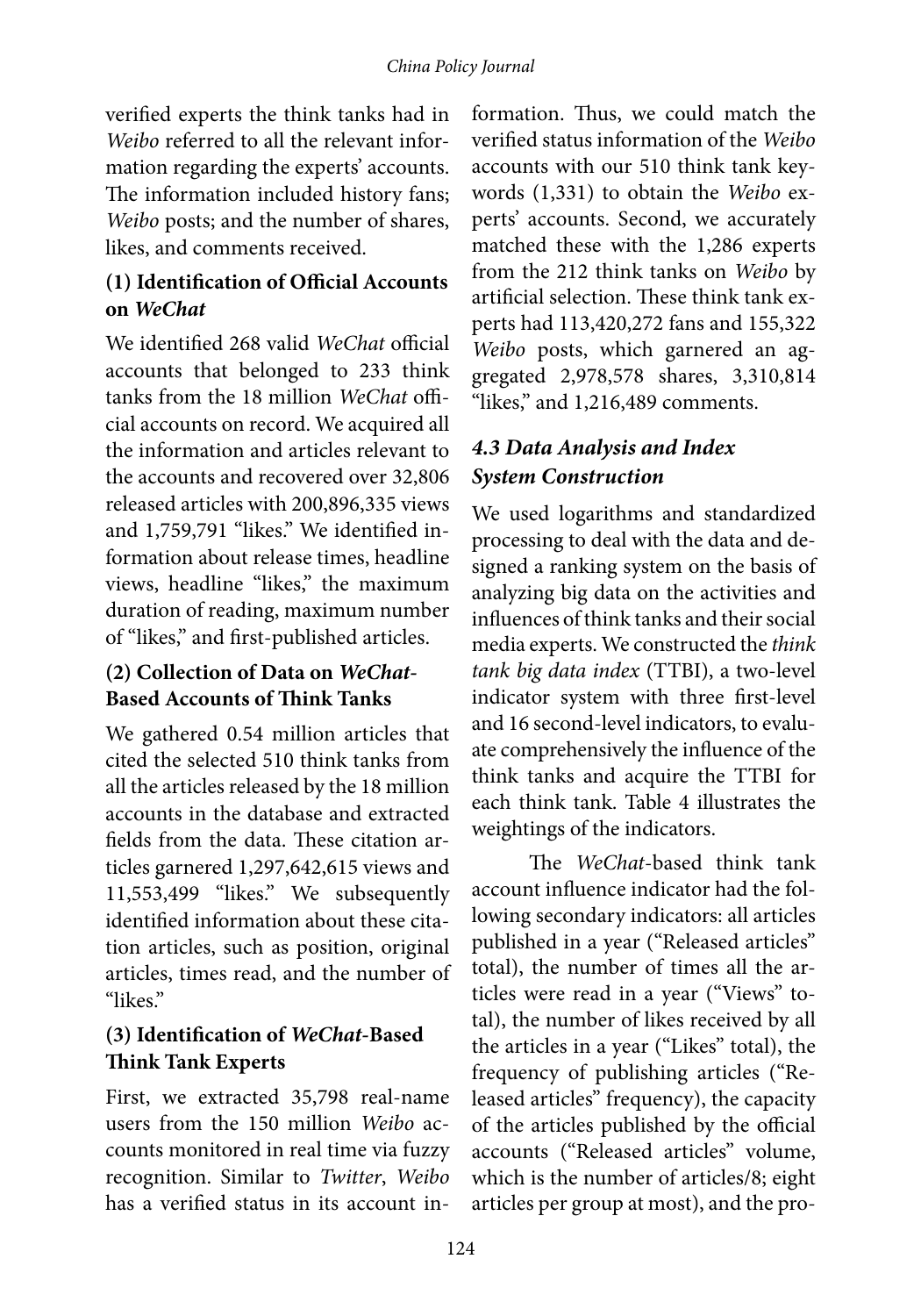| Data types               | Data information  | Data numbers  |
|--------------------------|-------------------|---------------|
| Think tanks' WeChat      | Official accounts | 268           |
| official accounts        | Released articles | 32,806        |
| (233)                    | <b>Views</b>      | 200,896,335   |
|                          | Likes             | 1,759,791     |
|                          | Release times     | 11,474        |
|                          | Headline views    | 87,677,410    |
|                          | Headline likes    | 823,333       |
| Think tanks' citation in | Citation articles | 539,795       |
| WeChat                   | Original articles | 32,861        |
| (510)                    | <b>Views</b>      | 1,297,642,615 |
|                          | Likes             | 11,553,499    |
|                          | Position          |               |
| Think tanks' verified    | Experts accounts  | 1,286         |
| experts in Weibo         | Fans              | 113,420,272   |
| (212)                    | Weibo posts       | 155,322       |
|                          | Shares            | 2,978,578     |
|                          | Likes             | 3,310,814     |
|                          | Comments          | 1,216,489     |

**Table 3:** Basic Statistics of 510 Think Tank Samples

portion of likes for the articles' headlines ("Headline likes" ratio: the number of likes for the headline article/time of reading for the headline article).

The *Weibo*-based think tank expert influence indicator had the following secondary indicators: the number of fans, number of posts released by an expert in a year ("*Weibo* posts" total), number of times an article released by an expert was reposted in a year ("Share" total), number of comments on all articles released by an expert in a year ("Comments" ratio), number of "likes" all articles released by an expert received in a year ("Likes" ratio), and number of times all articles released by an expert were reposted in a year ("Share" ratio).

The *WeChat*-based think tank citation influence indicator, which indicated the number of times *WeChat* articles referenced think tanks and the impact of these articles, had the following secondary indicators: the total number of articles that referred to the think tank from active official accounts on *WeChat* ("Citation article" total), the times the articles that refer to the think tanks from active official accounts on *WeChat*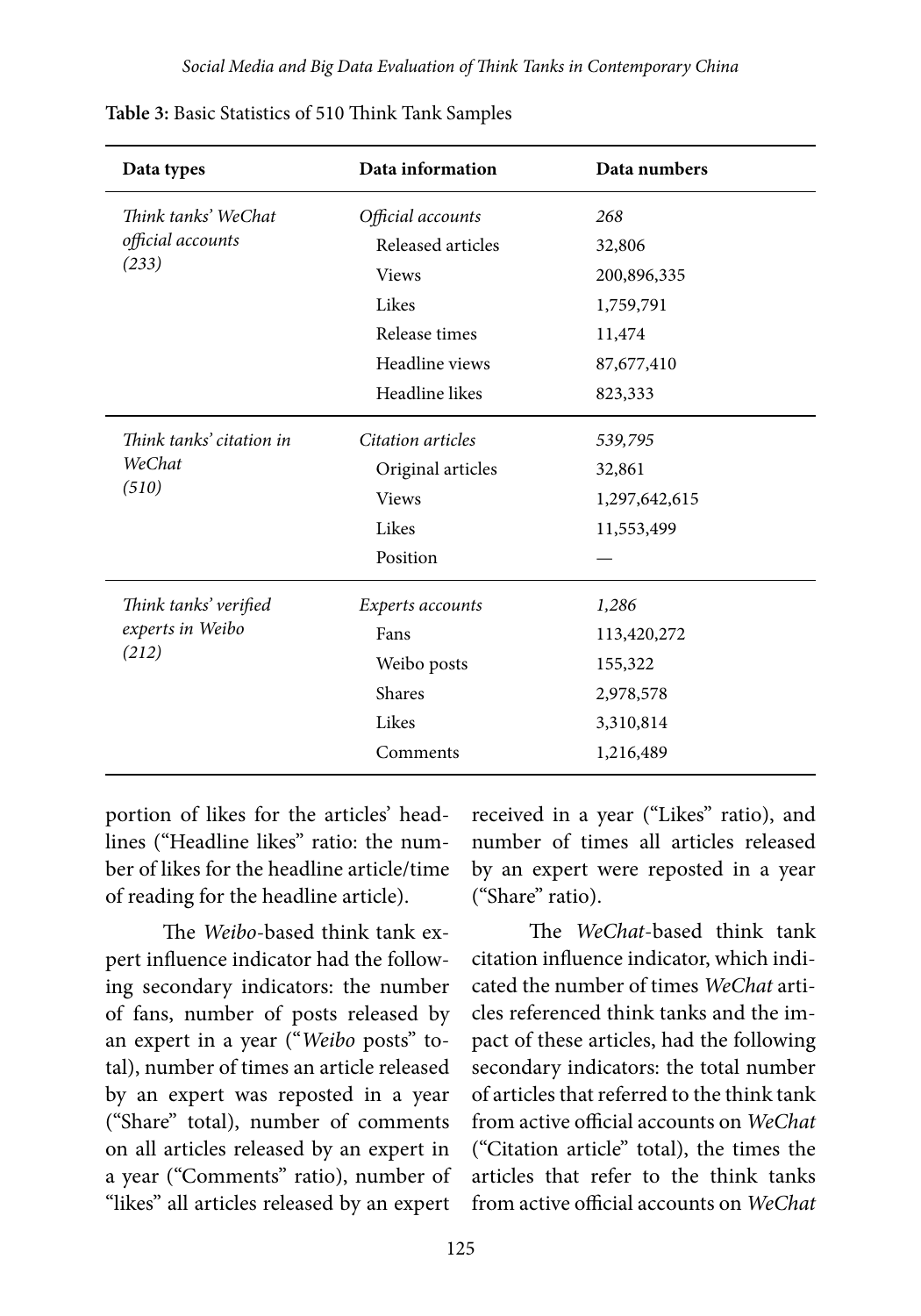that have been read ("Views" total), articles that referred to the think tank the total number of "likes" garnered by from active official accounts on *WeChat*

| <b>First-level</b><br>indicators          | Second-level<br>indicators       | Weight | Logarithm | Standardized |
|-------------------------------------------|----------------------------------|--------|-----------|--------------|
|                                           | "Released articles"<br>total     | 0.1    | $\sqrt{}$ | $\sqrt{}$    |
|                                           | "Views" total                    | 0.2    |           | V            |
| WeChat-<br>based think                    | "Likes" total                    | 0.2    | V         | $\sqrt{}$    |
| tank account<br>influence index<br>33.33% | "Released articles"<br>frequency | 0.1    |           | $\sqrt{}$    |
|                                           | "Released articles"<br>volume    | 0.1    | $\sqrt{}$ | $\sqrt{}$    |
|                                           | "Headline likes" ratio           | 0.3    |           | $\sqrt{}$    |
|                                           | History fans numbers             | 0.4    | $\sqrt{}$ | $\sqrt{}$    |
| Weibo-based                               | "Weibo posts" total              | 0.1    | V         | V            |
| think tank                                | "Share" total                    | 0.2    | $\sqrt{}$ | $\sqrt{}$    |
| expert influence<br>index                 | "Comments" ratio                 | 0.1    |           | $\sqrt{}$    |
| 33.33%                                    | "Likes" ratio                    | 0.1    |           | $\sqrt{}$    |
|                                           | "Share" ratio                    | 0.1    |           | $\sqrt{}$    |
|                                           | "Citation article" total         | 0.4    | $\sqrt{}$ | $\sqrt{}$    |
| WeChat-<br>based think                    | "Views" total                    | 0.2    |           | $\sqrt{}$    |
| tank citation<br>influence index          | "Likes" total                    | 0.2    | V         | V            |
| 33.33%                                    | "Position"<br>importance         | 0.2    |           |              |

**Table 4:** TTBI System

#### Notes:

1. "Released articles" frequency = Released articles/days (each think tank could release only one article or volume article a day).

2. "Released articles" volume = Released articles/8 (one volume article with eight articles maximum).

3. "Headline likes" ratio = "Headline likes"/"Headline views."

5. "Position" importance =1/ "Position" weighted average

<sup>4. &</sup>quot;Comments" ratio = "Comments"/"Weibo posts," "Likes" ratio = "likes"/"Weibo posts," and "Share" ratio = Share"/"Weibo posts"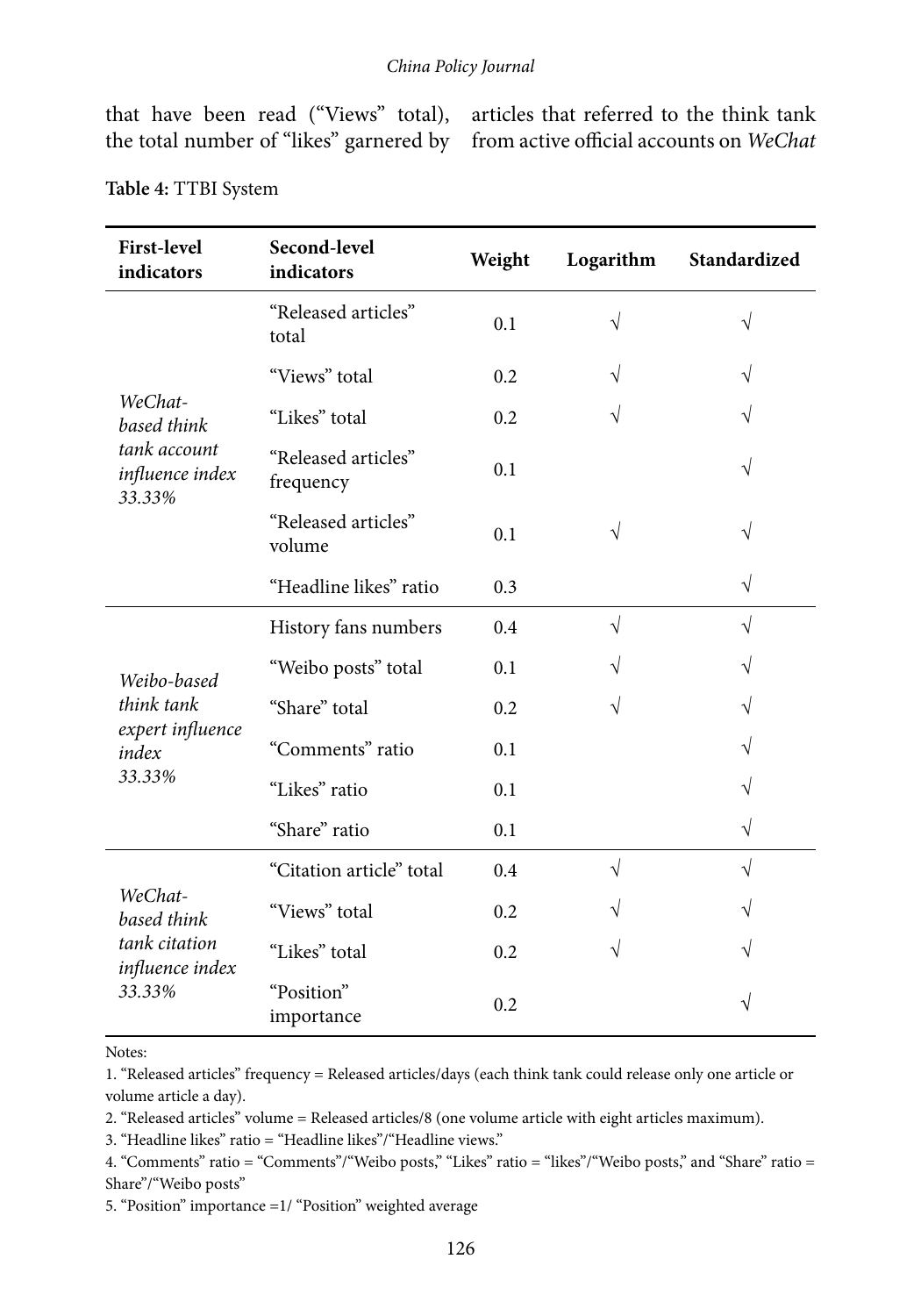("Likes" total), and the importance of the location of the articles that referred to the think tanks from active official accounts on *WeChat* ("position" importance: location in the eight articles).

## **5. Ranking Information and Result Assessment**

## *5.1 Big Data Ranking for Chinese Think Tanks*

According to the overall ranking of the TTBI, the top 10 think tanks in terms of TTBI are as follows: China Association for Science and Technology, Chinese Academy of Social Science, Liaowang Institute, International Monetary Institution of Renmin University of China, Center for China and Globalization, Pangoal Institution, National School of Development at Peking University, Chongyang Institute for Financial Studies of Renmin University of China, China Finance 40 Forum, and CBN Research Institute.

Unlike *university think tanks*, *army* and *research institute think tanks* occupy a small proportion of the selected think tank samples but have a high TTBI mean (the average value of all think tank TTBI indictors) and a small square deviation (square deviation of all think tank TTBI indictors). Therefore, the *army* and *research institute think tanks* have more social influence in China. This may be because the Chinese public has a high level of trust and attention to them. The low social influence of *university think tanks* is explained by two reasons. The first is that the behaviors and products of the *university* 

*think tanks* have not caused widespread concerns among the public. In the public subconscious, the university is still a place for educating talents. Another reason is that the universities are not good at expanding their social media channels to publish ideas. They rely more on internal channels instead (Table 5).

The *enterprise and social think tanks* have the highest TTBI indicators square deviation with varied influence. The *enterprise and social think tanks*  have more social influence, but their performances are different. Compared with other kinds of think tanks, *enterprise and social think tanks* have less formal channels to sell their ideas. Thus, to survive, they often pay more attention and invest considerably in social media platforms to gain social influence. The biggest think tank influence (62.84) belongs to the *research institute think tanks* type, which also owns the biggest and the average influence (47.91) among all types of think tanks. This is relatively intuitive to the public. Thus, more attention is paid to what they consider to be a think tank type of organization.

The top 50 influential think tanks in TTBI are composed of 20 *enterprise and social think tanks*, 11 *party and government agency think tanks*, and 9 *academies of social sciences think tanks,* 6 *university think tanks*, 3 *research institute think tanks,* and 1 *party or administration school think tank*. Thus, most of the principal influential think tanks are *enterprise and social think tanks*, which account for 40% and double this type's proportion in all selected think tanks (20%). The *academy of social science*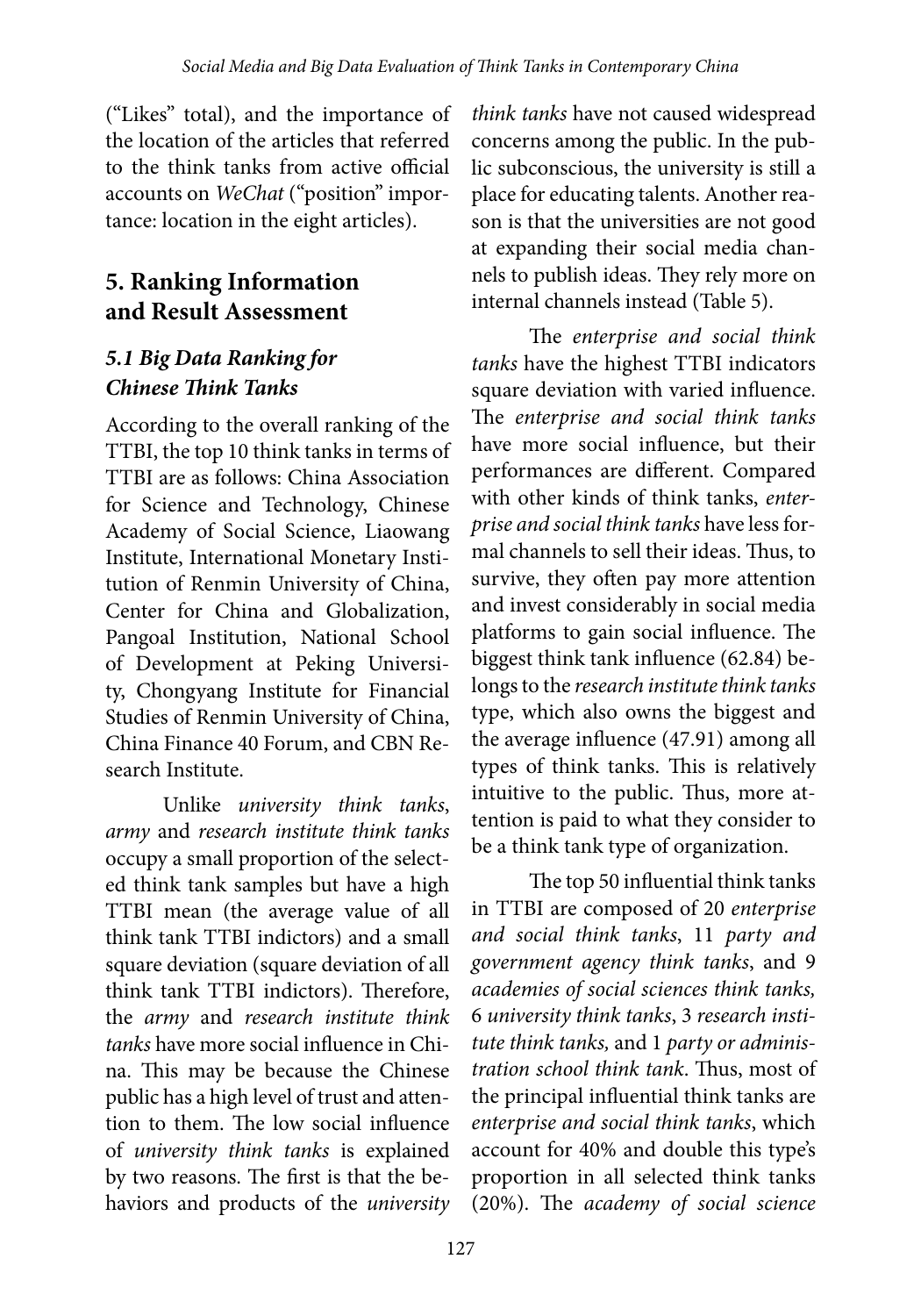#### *China Policy Journal*

and *research institute think tanks* also take more seats in principal influential think tanks at 18% and 6%, respectively, than they do among all selected think tanks, which account for 9% and 1%, respectively. *University* and *par-* *ty or administration school think tanks* take fewer seats in the 50 top influential think tanks at 12% and 2%, respectively, compared with their seats in all selected think tanks, where they account for 42.7% and 7.1%, respectively. There-

| Think tank type                                  | Max   | Min   | Mean  | <b>SD</b> | $\mathbf n$    | $\%$  | Rank<br>in 50<br>$(n)^*$ | Rank<br>in 50<br>$(\%)^*$ |
|--------------------------------------------------|-------|-------|-------|-----------|----------------|-------|--------------------------|---------------------------|
| Party or<br>administration school<br>think tanks | 47.34 | 2.11  | 26.71 | 11.31     | 36             | 7.1%  | 1                        | 2.0%                      |
| Party and<br>government agency<br>think tanks    | 58.73 | 0.00  | 21.91 | 14.14     | 101            | 19.8% | 11                       | 22.0%                     |
| University think<br>tanks                        | 59.27 | 0.00  | 15.94 | 11.94     | 218            | 42.7% | 6                        | 12.0%                     |
| Army think tanks                                 | 42.04 | 39.15 | 40.60 | 1.45      | $\overline{c}$ | 0.4%  | $\mathbf{0}$             | 0.0%                      |
| Research institute<br>think tanks                | 62.84 | 37.93 | 47.91 | 8.92      | 5              | 1.0%  | 3                        | 6.0%                      |
| Enterprise and social<br>think tanks             | 56.56 | 0.00  | 26.20 | 15.24     | 102            | 20.0% | 20                       | 40.0%                     |
| Academy of social<br>sciences think tanks        | 59.98 | 0.00  | 29.36 | 12.41     | 46             | 9.0%  | 9                        | 18.0%                     |

#### **Table 5:** TTBI Ranking Information

Note:

\* Rank in 50(n) is the number of top 50 influential think tanks in TTBI ranking, Rank in 50(%) is the percent of top 50 influential think tanks in TTBI ranking.

fore, China lacks influential *university*  and *party or administration school think tanks*. Moreover, in the list of the top 50 think tanks, those that focus on economy and finance show considerable significant social influence.

### *5.2 Various Patterns in Different Social Media Platforms*

TTBI has three first-level indicators, which include *WeChat*-based think tank account influence, think tank expert influence, and think tank citation influence, which represent three different influence channels for the think tanks.

We analyzed the three influence channels for the seven types of think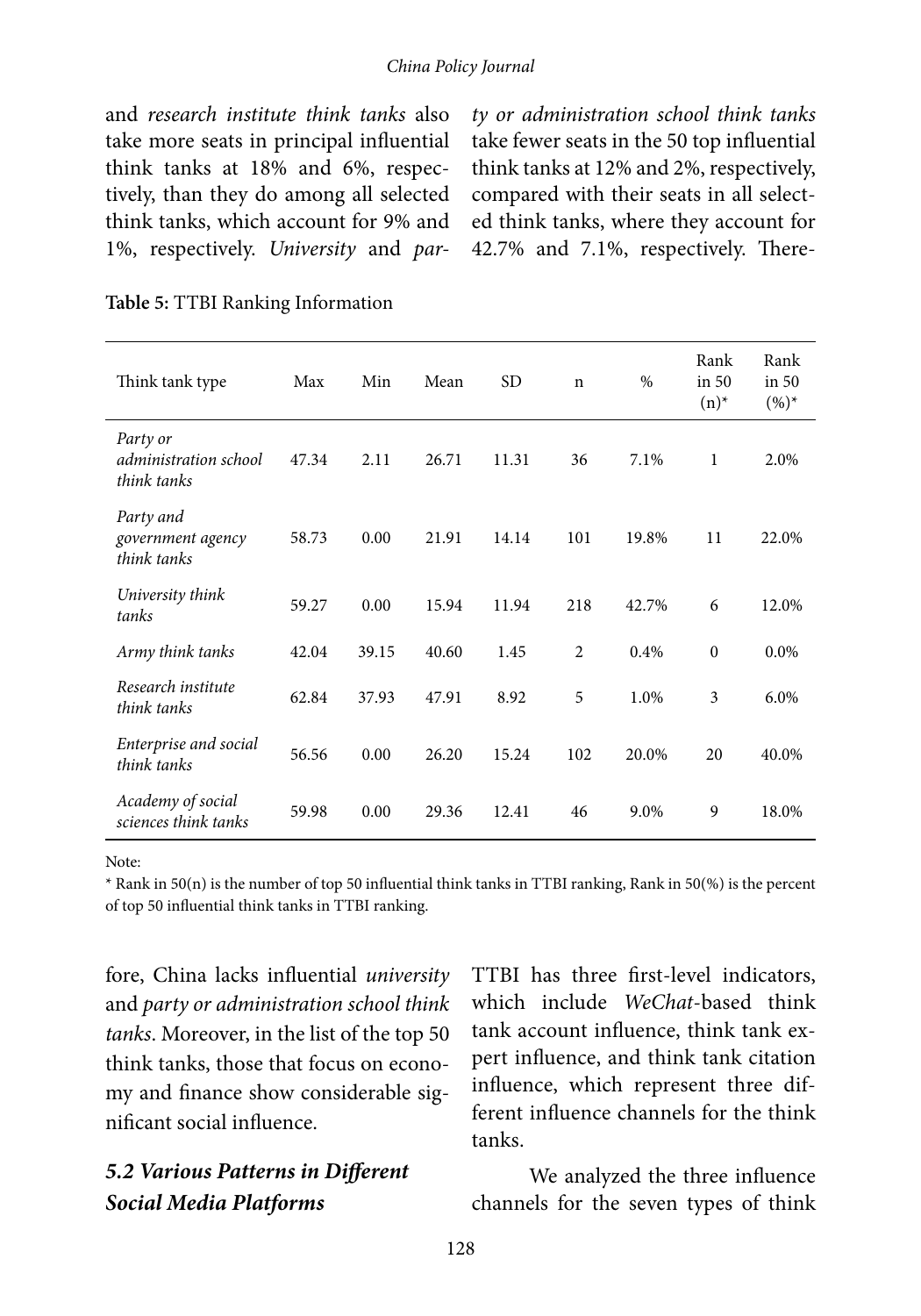tanks and corroborated that the *university think tanks* show the smallest influence and that the *research institute think tanks* show the greatest influence in all channels (Figure 2). Compared with the influence of other types of think tanks, that of *university think tanks* relies more heavily on the influence of the think tanks' citations in *WeChat*. The reason is that university experts are not keen on running individual Weibo accounts, and *university think tanks* are also reluctant to spend money on official *WeChat* accounts. The influence of the *army think tanks* and the *research institute think tanks* rely more heavily on the influence of the think tanks' verified experts in *Weibo* and less on the influence of the think tanks' citations in *WeChat.*  They have attracted a lot of attention to *Weibo* and *WeChat*' citations because their posts or articles focus more on military reviews, national strategies, and science knowledge, which are popular with the public.

*Enterprise and social think tanks*  use three channels proportionately to exhibit their influence, unlike the *research institute think tanks*. This is in line with the *enterprise and social think tanks*' pursuit of expanding influence in all directions. Other findings are noted. The amount of original articles produced by China's think tanks, most notably by the *party and government* 



*Figure 2:* Various Patterns in Different Social Media Platforms for Heterogeneous Think Tanks

*agency think tanks*, remains relatively low. The *university think tanks* occupy a substantial proportion of the entire selection of think tanks but have few instances of article citations and low influence on the *WeChat* platform, which includes the opposite *party and government agency think tanks*.

#### **(1)** *WeChat***-Based Think Tank Account Influence**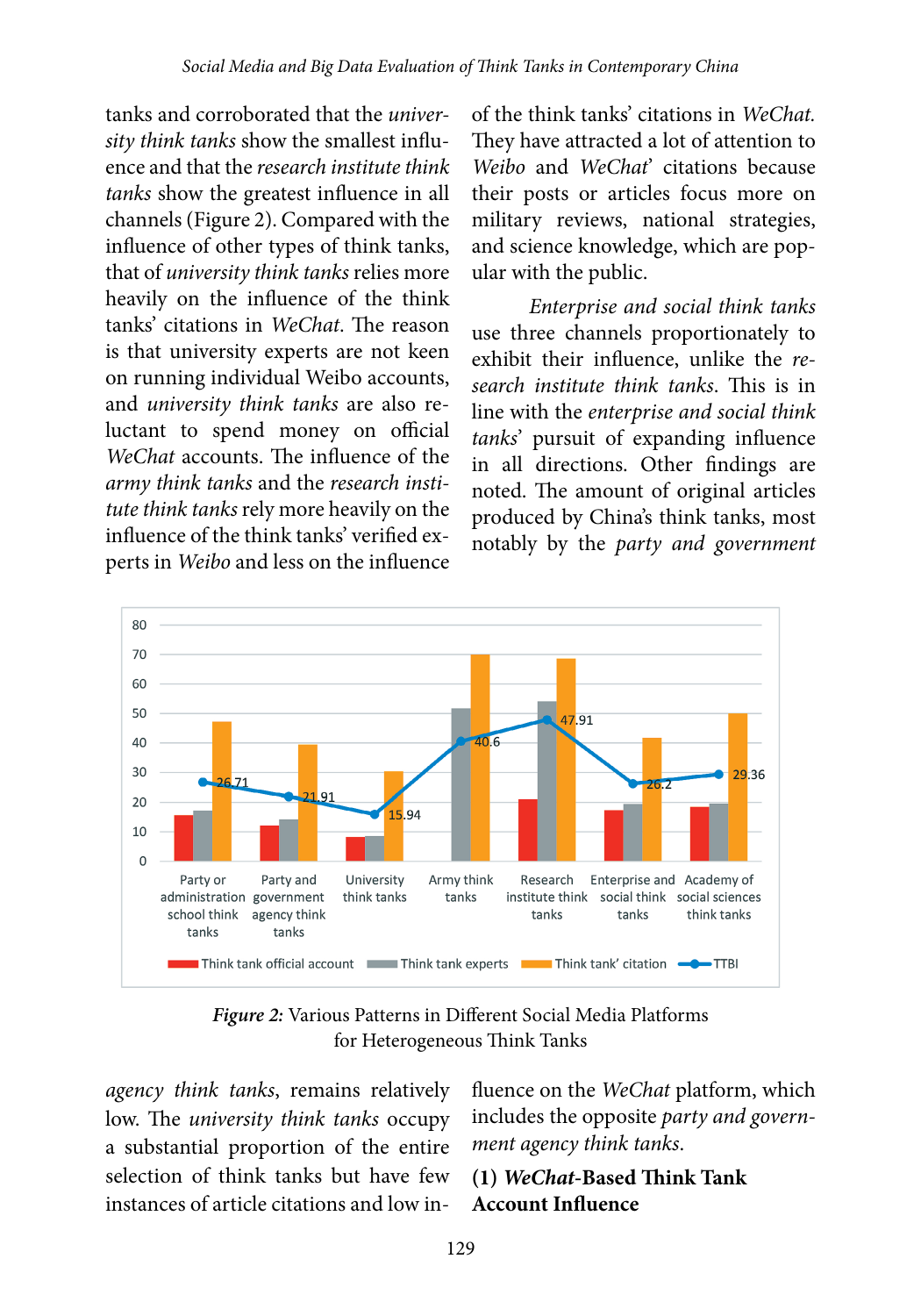According to the TTBI-*WeChat* official account ranking, the top 10 think tanks in China include the Spring and Autumn Institute Development Strategy, Liaowang Institute, Chinese Cities and Small Towns' Reform and Development Center, Guizhou Academy of Social Sciences, China Association for Science and Technology, Phoenix International Institute, Party School of Jiangxi Provincial Party Committee of China, Center for China and Globalization, and the Development Research

Center of Guizhou.

Being a relatively new information communication platform, *WeChat* official accounts are less developed than *Weibo*. Nearly half of China' think tanks did not open or build *WeChat* official accounts because operating an official *WeChat* account requires a certain amount of manpower and resources. However, all types of think tanks take full advantage of this new platform to widen their influence, given that the average values of *WeChat* official accounts for all

| Think tank type                                  | Max   | Min  | Mean  | <b>SD</b> | Rank<br>in 50<br>(n) | Rank<br>in 50<br>$(\%)$ |
|--------------------------------------------------|-------|------|-------|-----------|----------------------|-------------------------|
| Party or<br>administration<br>school think tanks | 49.25 | 0.00 | 15.66 | 17.49     | 5                    | 0.10                    |
| Party and<br>government agency<br>think tanks    | 60.87 | 0.00 | 12.17 | 11.16     | 13                   | 0.26                    |
| University think<br>tanks                        | 44.55 | 0.00 | 8.34  | 13.75     | 6                    | 0.12                    |
| Army think tanks                                 | 0.00  | 0.00 | 0.00  | 0.00      | $\theta$             | 0.00                    |
| Research institute<br>think tanks                | 49.47 | 0.00 | 21.03 | 18.93     | $\mathbf{1}$         | 0.02                    |
| Enterprise and<br>social think tanks             | 72.05 | 0.00 | 17.38 | 18.74     | 19                   | 0.34                    |
| Academy of social<br>sciences think tanks        | 49.48 | 0.00 | 18.49 | 17.07     | 6                    | 0.12                    |

**Table 6:** TTBI-*WeChat* Accounts Ranking Information

seven types of think tanks have similar relationships with the two other indices. The average influence of the *university think tanks* (8.34) in TBBI-*WeChat* official accounts is lower than in TTBI

(15.94), which indicates that *university think tanks* have paid attention to these communication platforms (Table 6).

In the top 50 influential think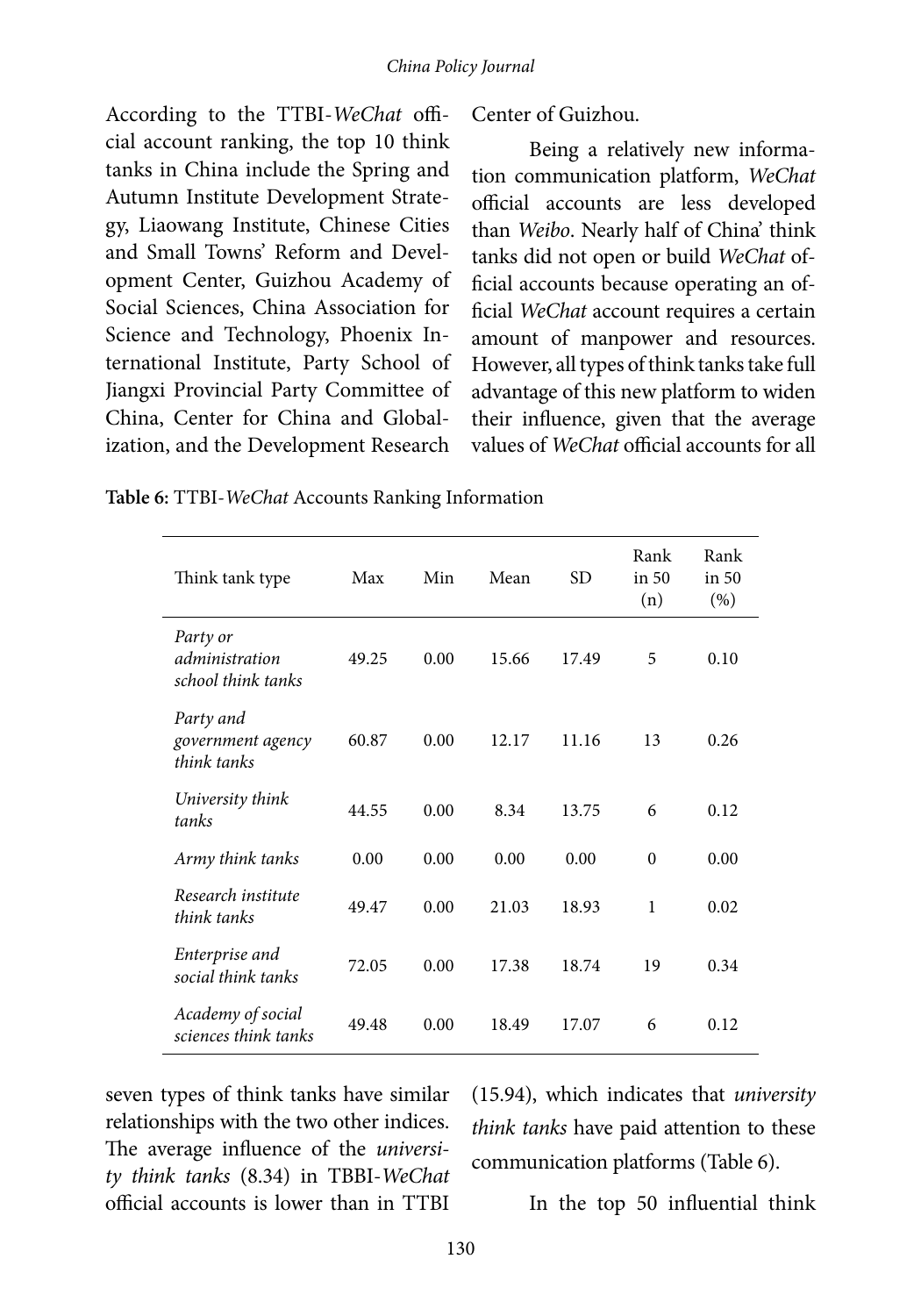tanks based on *WeChat* official accounts, 19 *enterprise and social think tanks,* 13 *party and government agency think tanks*, 6 *university think tanks*, 6 *academy of social sciences think tanks, 5 party or administration school think tanks*, and 1 *research institute think tank* are available. According to the TBBI-*WeChat* official account ranking, *enterprise and social think tanks* occupy good ranks with 19 seats or 34% in the top influential think tanks, which exhibit great influence. This scenario can be attributed to the willingness of these think tanks to invest in the maintenance of their *WeChat* official accounts. With a total of five seats, the *party or administration school think tanks* also take more seats than they do in the TBBI top 50, where they have only one seat.

#### **(2)** *Weibo***-Based Think Tank Expert Influence**

According to the TTBI-*Weibo* experts ranking, the top 10 China' think tanks included the China Strategy Culture Promotion Association, International Monetary Institution of Renmin University of China, Institute of Public Policy of Zhejiang University, Chinese Academy of Social Science, Chinese Academy of Engineering, China Soft Science Research Association, China Association for Science and Technology, Pangoal Institution, and Chinese Academy of Sciences.

The *enterprise and social think tanks* exhibit the greatest influence at 83.98. The *army* and *research institute think tanks* display good average influence in the *Weibo* expert platform at 51.76 and 54.07, respectively. The *party or administration school think tanks*,

the *enterprise and social think tanks*, and the *academy of social sciences think tanks* exhibit similar average influence in the *Weibo* expert platform at 17.23, 19.48, and 19.62, respectively. Compared with the two other influential channels, varied types of think tanks have significant standard deviations in terms of the influence of *Weibo* experts, whereas the variety of *enterprise and social think tanks* is the biggest with a standard deviation of 23.14 (Table 7).

In the top 50 influential think tanks based on *Weibo* experts, 13 *university think tanks*, 13 *enterprise and social think tanks*, 8 *party and government agency think tanks*, 5 *academy of social sciences think tanks*, 3 *party or administration school think tanks*, 3 *research institute think tanks*, and 2 *army think tanks* are available. In terms of the influence of *Weibo* experts, *enterprise and social* and *university think tanks* occupy good ranks and show substantial influence. This scenario can be attributed to the key expert effect. Two *army think tanks* and three of the five *research institute think tanks* are included in the top 50 think tanks based on the influence of *Weibo* experts, which may be due to the experts' individual perspectives.

#### **(3)** *WeChat***-Based Think Tank Citation Influence**

According to the influence ranking of WeChat-based citations to the think tanks, the top 10 think tanks are the Chinese Academy of Sciences, Chinese Academy of Engineering, Chinese Academy of Social Science, Central Party School of the Communist Party of China, Development Research Center of the State Council, China Association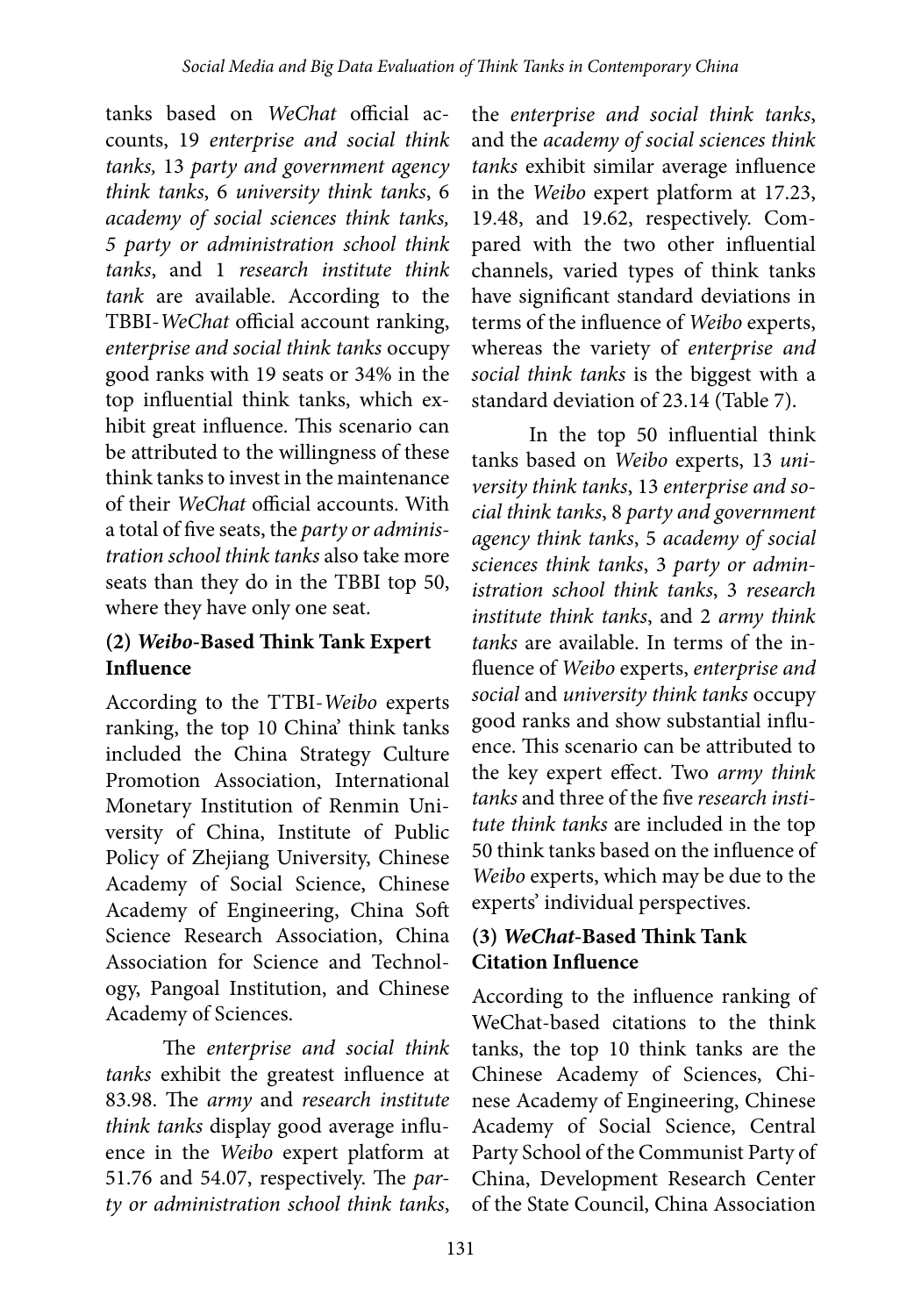| Think tank type                               | Max   | Min   | Mean  | <b>SD</b> | Rank<br>in $50$<br>(n) | Rank<br>$\sin 50$<br>(% ) |
|-----------------------------------------------|-------|-------|-------|-----------|------------------------|---------------------------|
| Party or administration<br>school think tanks | 60.68 | 0.00  | 17.23 | 20.61     | 3                      | 0.06                      |
| Party and government<br>agency think tanks    | 61.55 | 0.00  | 14.14 | 19.48     | 8                      | 0.16                      |
| University think tanks                        | 74.99 | 0.00  | 8.59  | 17.4      | 13                     | 0.26                      |
| Army think tanks                              | 52.30 | 51.21 | 51.76 | 0.54      | $\overline{c}$         | 0.04                      |
| Research institute think<br>tanks             | 65.91 | 39.09 | 54.07 | 11.48     | 3                      | 0.06                      |
| Enterprise and social<br>think tanks          | 83.98 | 0.00  | 19.48 | 23.14     | 16                     | 0.32                      |
| Academy of social scienc-<br>es think tanks   | 64.61 | 0.00  | 19.62 | 22.14     | 5                      | 0.10                      |

#### **Table 7:** TTBI-*WeiBo* Experts Rank Information

#### **Table 8:** TTBI-*WeChat* Citation Rank Information

| Think tank type                               | Max   | Min   | Mean  | SD <sub>.</sub> | Rank<br>in 50<br>(n) | Rank<br>in 50<br>(% ) |
|-----------------------------------------------|-------|-------|-------|-----------------|----------------------|-----------------------|
| Party or administration<br>school think tanks | 81.38 | 0.00  | 47.23 | 13.88           | $\overline{2}$       | 0.04                  |
| Party and government<br>agency think tanks    | 76.09 | 0.00  | 39.46 | 20.73           | 15                   | 0.30                  |
| University think tanks                        | 71.28 | 0.00  | 30.44 | 18.23           | 6                    | 0.12                  |
| Army think tanks                              | 73.82 | 66.24 | 70.03 | 03.79           | $\overline{2}$       | 0.04                  |
| Research institute think<br>tanks             | 88.20 | 47.88 | 68.63 | 17.17           | 3                    | 0.06                  |
| Enterprise and social<br>think tanks          | 72.00 | 0.00  | 41.76 | 17.48           | 15                   | 0.30                  |
| Academy of social<br>sciences think tanks     | 81.81 | 0.00  | 49.96 | 13.53           | 7                    | 0.14                  |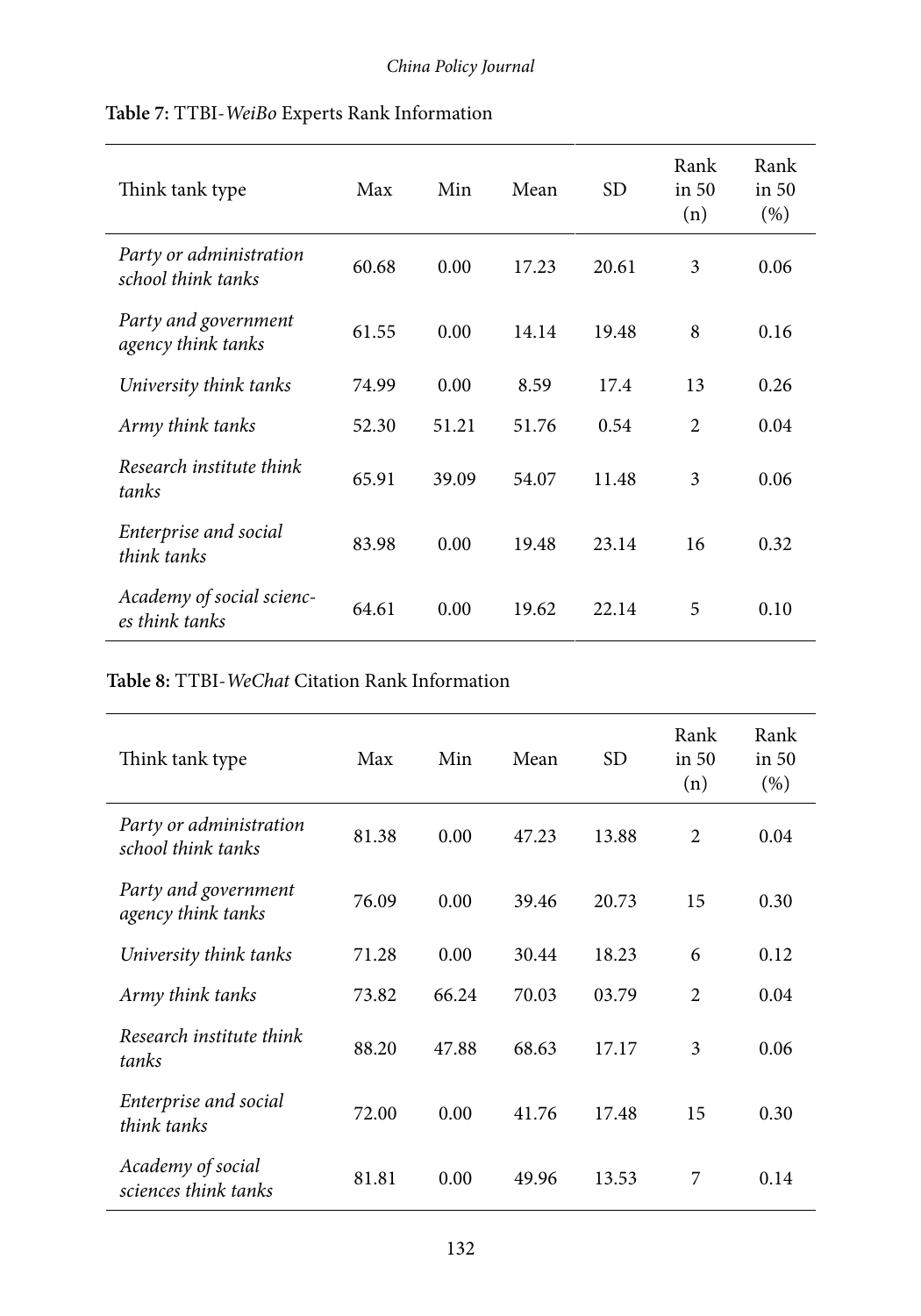for Science and Technology, National Defense University of the People's Liberation Army, China National School of Administration, and the Chinese Academy of Agricultural Sciences, which are mostly national institutions.

In terms of the citation of think tanks in *WeChat* public opinions (Table 8), *army* and *research institute think tanks* display good average influence at 70.03 and 68.63, respectively. The average influence of *university think tanks*  is the lowest among all types of think tanks at 30.44. A possible reason is that social media quotes general knowledge more than specialized knowledge in the early stage of the idea industry in China. Other types of think tanks have similar standard deviations, except *army think tanks*, which have an average influence of 3.79. Significant public trust in *research institute, army*, and *academy or social science think tanks* in China occurs, and less public trust in the *university think tanks* emerges.

In the top 50 think tanks based on the influence of *WeChat* citation, 15 *party and government agency think tanks*, 15 *enterprise and social think tanks*, 7 *academy of social sciences think tanks,* 6 *university think tanks*, 3 *research institute think tanks*, 2 *army think tanks*, and 2 *party or administration school think tanks* are available. The *party and government agency think tanks* are influential, whereas the *enterprise, social*, and *university think tanks* are less influential compared with *Weibo*-verified experts and *WeChat* official accounts.

**6. Conclusions and Implications**

hina's think tanks have active-<br>ly embraced new methods of<br>communication to expand their<br>influence channels in this era. Social ly embraced new methods of communication to expand their influence channels in this era. Social media has quickly become a novel platform for China's think tanks to display information and attract the attention of the public and key decision makers. Social media has increased the potential ways through which scholars and think tanks cooperate and has widened their influence. This study used a new data capturing method and big data analysis techniques to capture the activities of think tanks on social media platforms and comprehensively evaluated their influence.

Our findings validated that although the *army* and *research institute think tanks* occupied a small proportion of all selected think tanks, they exhibited great influence (TTBI mean and smaller square deviation), unlike *university think tanks*. *Enterprise and social think tanks* had the highest TTBI mean square deviation with varied influences. A great number of *enterprise and social think tanks* and those that have focused on economy and finance emerged as top influential think tanks. Compared with that of other types of think tanks, the influence of *university think tanks* relied heavily on the influence of the think tanks' citations in *WeChat*. The influence of *army* and *research institute think tanks* relied more heavily on the influence of the think tanks' verified experts in *Weibo* and less on the influence of the think tanks' citations in *WeChat. Enterprise and social think tanks* proportionally used the three channels to exhibit their influence.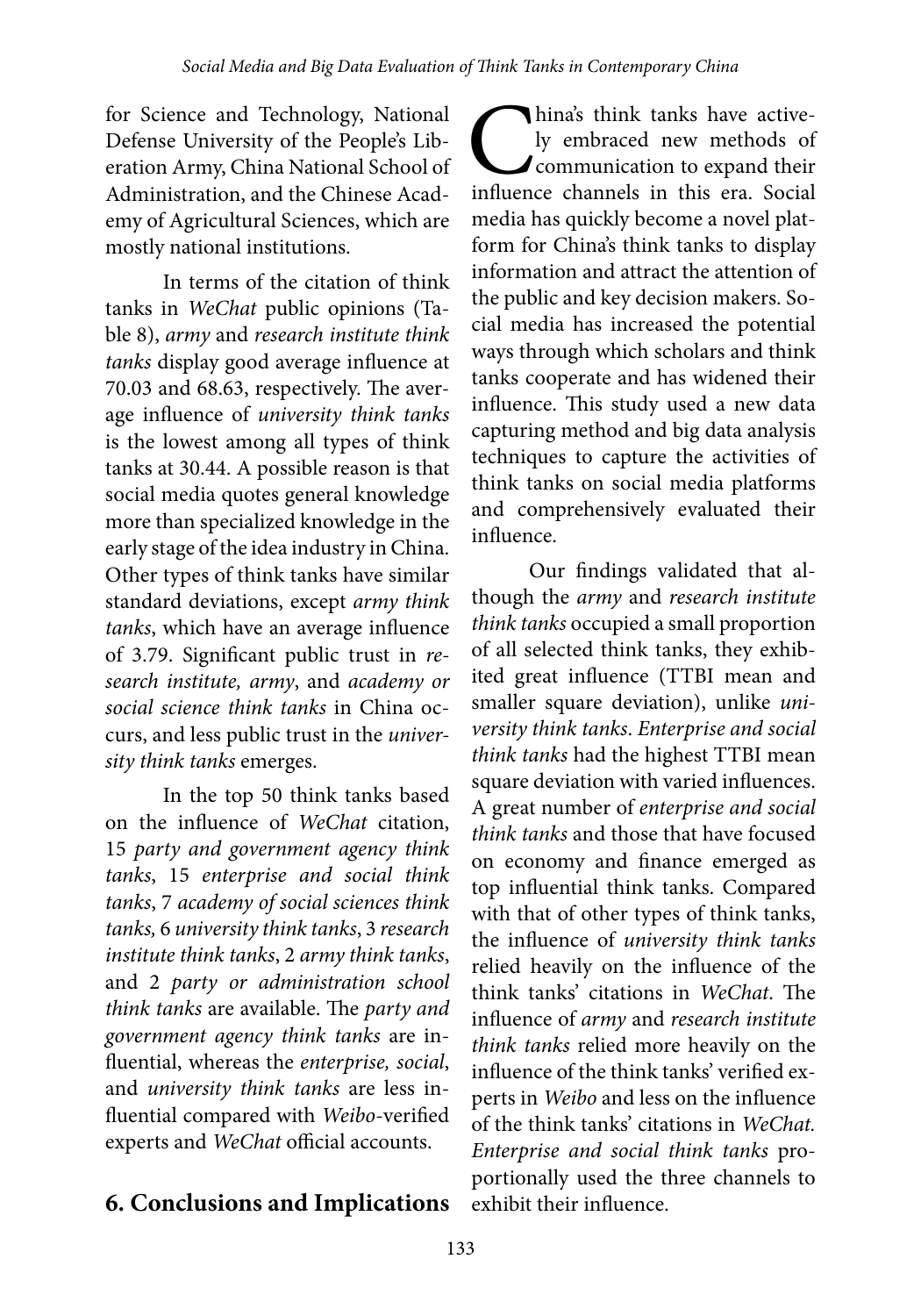Nonetheless, due to the heterogeneous function of social media platforms, the different types of think tanks showed various influence and activities patterns. (1) Although *WeChat* official accounts are a new information communication platform, all types of think tanks took full advantage of *them* to enhance their influence. *Enterprise and social think tanks* showed considerable influence, which could be attributed to their willingness to invest in the maintenance of their *WeChat* official accounts. (2) In terms of *Weibo* experts, *army* and *research institute think tanks* displayed good average influence, and *enterprise and social think tanks* showed the greatest variety. Compared with the two other influence channels, varied types of think tanks had significant standard deviations in terms of the influence of *Weibo* experts. In the top influential think tanks, *enterprise and social* and *university think tanks* ranked well. (3) In terms of *WeChat* citations, the principal influential think tanks mostly carried recognition as national institutions. *Army* and *research institute think tanks* also displayed good average influence. The other types of think tanks had similar standard deviations, except for *army think tanks*. *Party and government agency think tanks* were highly influential, whereas *enterprise and social* and *university think tanks* were less influential in terms of *Weibo* experts and *WeChat* official accounts.

Utilizing big data when evaluating think tanks allows researchers to overcome the technical bottlenecks of objective evaluation and provides a new dimension through which the construction and operation of think tanks can be recognized. This evaluation can also track public opinions in real time and serve as reference for government decision making. The influence of big data on think tanks does not necessarily equate to the overall policy influence of think tanks because the influence of think tanks can be evaluated accurately only within a transparent decision-making system. Therefore, the desire to establish an open and transparent government decision-making system fundamentally drives the exploration of a comprehensive evaluation of the influence of think tanks.

### **References**

Abb, Pascal. 2015. "China's Foreign Policy Think Tanks: Institutional Evolution and Changing Roles." *Journal of Contemporary China* 24, no. 93: 531–53.

Abelson, Donald E. 2002. *Do Think Tanks Matter? Assessing the Impact of Public Policy Institutes*. Kingston and Montreal: McGill-Queen's University Press.

Bonnin, Michel, and Yves Chevrier. 1991. "The Intellectual and the State: Social Dynamics of Intellectual Autonomy During the Post-Mao Era." *The China Quarterly* 127: 569–93.

Chase Jr, Charles W. 2013. "Using Big Data to Enhance Demand-Driven Forecasting and Planning." *The Journal of Business Forecasting* 32, no. 2: 27.

Eddy, U. 2003. "The Making of Zhi-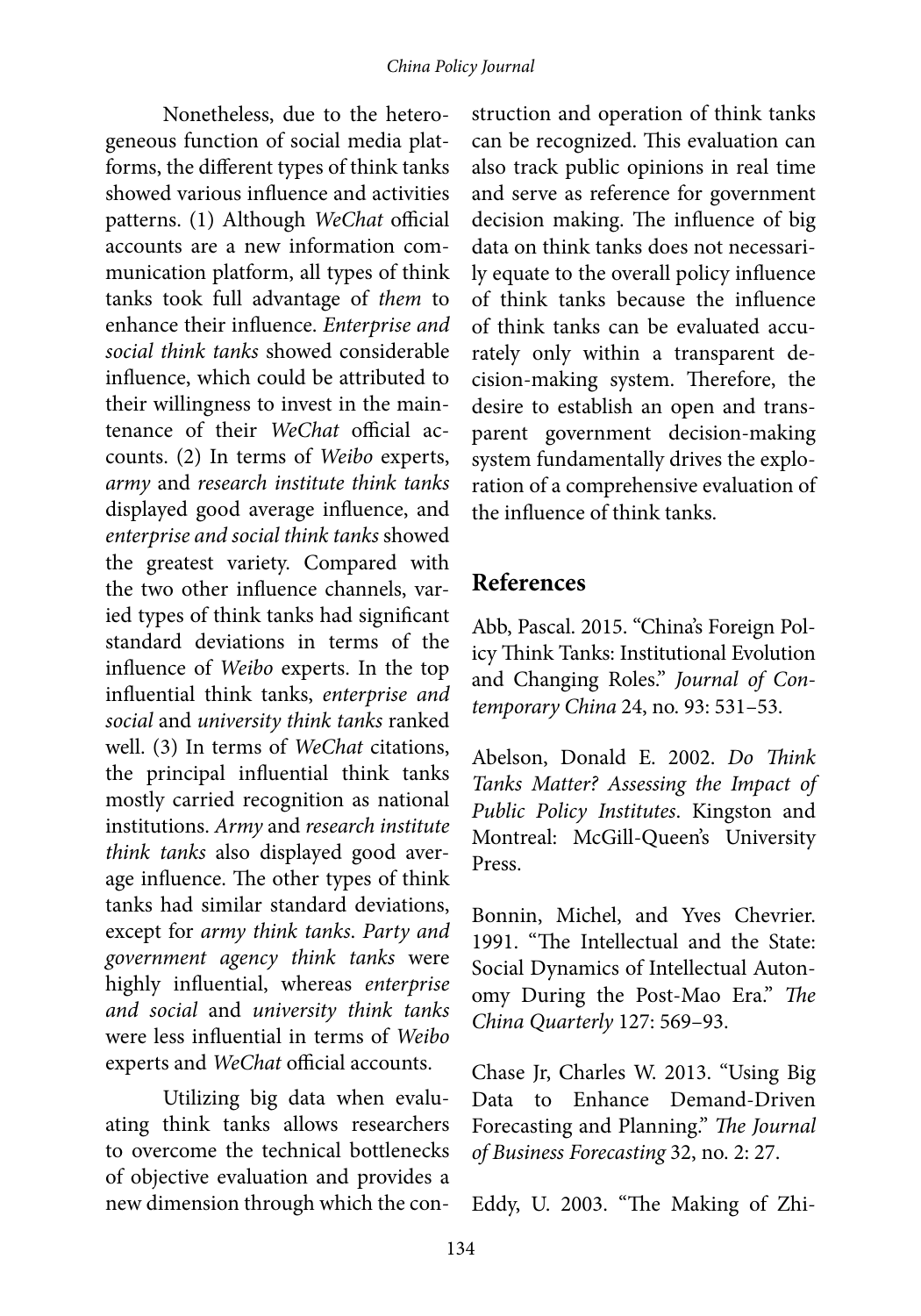shifenzi: The Critical Impact of the Registration of Unemployed Intellectuals in the Early PRC." *The China Quarterly*  173: 100–21.

Glaser, Bonnie S., and Phillip C. Saunders. 2002. "Chinese Civilian Foreign Policy Research Institutes: Evolving Roles and Increasing Influence." *The China Quarterly* 171: 597–616.

Goldman, Merle. 1981. "China's Intellectuals." *Index on Censorship* 10, no. 6: 85–89.

Goldman, Merle. 1996. "Politically-Engaged Intellectuals in the Deng-Jiang Era: A Changing Relationship with the Party-State." *The China Quarterly* 145:  $35 - 52.$ 

Gu, Edward X. 1999. "Cultural Intellectuals and the Politics of the Cultural Public Space in Communist China (1979–1989): A Case Study of Three Intellectual Groups." *The Journal of Asian Studies* 58, no. 2: 389–431.

Huang, Yanzhong. 2015. "China's Think-Tank Great Leap Forward." *Council on Foreign Relations Blog*, September 28, 2015. [https://www.cfr.org/blog/chinas](https://www.cfr.org/blog/chinas-think-tank-great-leap-forward)[think-tank-great-leap-forward.](https://www.cfr.org/blog/chinas-think-tank-great-leap-forward)

Khan, Gohar Feroz, Ho Young Yoon, and Han Woo Park. 2014. "Social Media Communication Strategies of Government Agencies: Twitter Use in Korea and the USA." *Asian Journal of Communication* 24, no. 1: 60–78.

Li, Cheng. 2017. "The Power of Ideas and Ideas of Power: Chinese Think Tanks in

Search of Prominence." In *The Power of Ideas: The Rising Influence of Thinkers and Think Tanks in China*, edited by Cheng Li, 3–56. Singapore: WSPC.

Lin, Huihuang. 2016. "Think Tank Fever Might Create Another Round of Rent-Seeking in the Chinese Academia." *Consensus Media Net*, February 29, 2016.

McGann, James G. 2009. *2008 Global Go to Think Tanks Index Report*. Think Tanks and Civil Societies Program.

McGann, James G. 2015. *2014 Global Go to Think Tanks Index Report*. Think Tanks and Civil Societies Program.

McNutt, Kathleen, and Gregory Marchildon. 2009. "Think Tanks and the Web: Measuring Visibility and Influence." *Canadian Public Policy* 35, no. 2: 219–36.

Menegazzi, Silvia. 2017. *Rethinking Think Tanks in Contemporary China*. Switzerland: Springer Nature.

Rich, Andrew. 2005. *Think Tanks, Public Policy, and the Politics of Expertise*. New York: Cambridge University Press.

Rich, Andrew, and R. Kent Weaver. 2000. "Think Tanks in the US Media." *Harvard International Journal of Press/ Politics* 5, no. 4: 81–103.

Stockmann, Daniela. 2013. *Media Commercialization and Authoritarian Rule in China*. New York: Cambridge University Press.